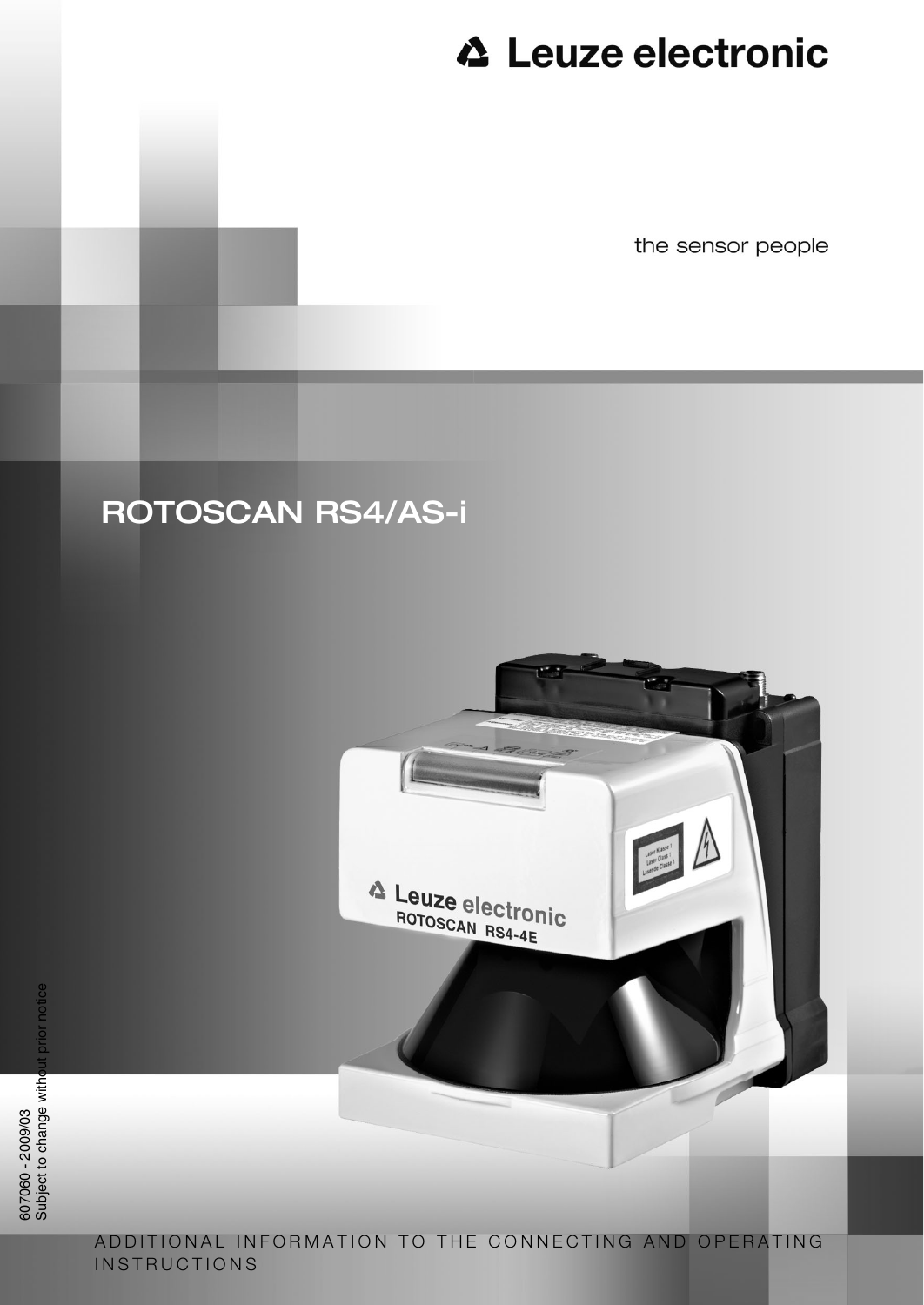### **About the Connecting and Operating Instructions**



The Connecting and Operating Instructions for the ROTOSCAN RS4/AS-i laser scanner contains information that supplements the Connecting and Operating Instructions for the ROTOSCAN RS4-4 laser scanner. This information describes the correct manner of use, project configuration, assembly, electrical installation and putting into operation of scanners with an AS-interface connection. Additional information will be found in the Connecting and Operating Instructions for the RS4-4 and in the RS4soft User Manual. These three documents, as well as the RS4soft software, are intended for the use of planners, operators and maintenance personnel of systems which are protected with the ROTOS-CAN RS4/AS-i laser scanner.

It is essential that all the instructions given in the Connecting and Operating Instructions and in the User Manual be observed, especially those relating to safety.

The Connecting and Operating Instructions and the User Manual should be carefully looked after. They must be available at all times throughout the period when the scanner is in use.

Safety instructions and warnings are indicated with the symbol  $\sqrt{N}$ 



Instructions relating to the safety of laser equipment are indicated with the symbol  $\sum$ 

Pointers to important items of information are indicated by the  $\theta$  symbol.

### **Leuze electronic GmbH + Co. KG is not liable for damages caused by improper use. Knowledge of this manual is an element of proper use.**

© Reprint and reproduction, in whole or in part, only with the explicit permission from Leuze electronic GmbH + Co. KG Liebigstrasse 4 82256 Fuerstenfeldbruck / Germany Phone +49 8141 5350-0 Telefax +49 8141 5350-190 info@leuze.de www.leuze.com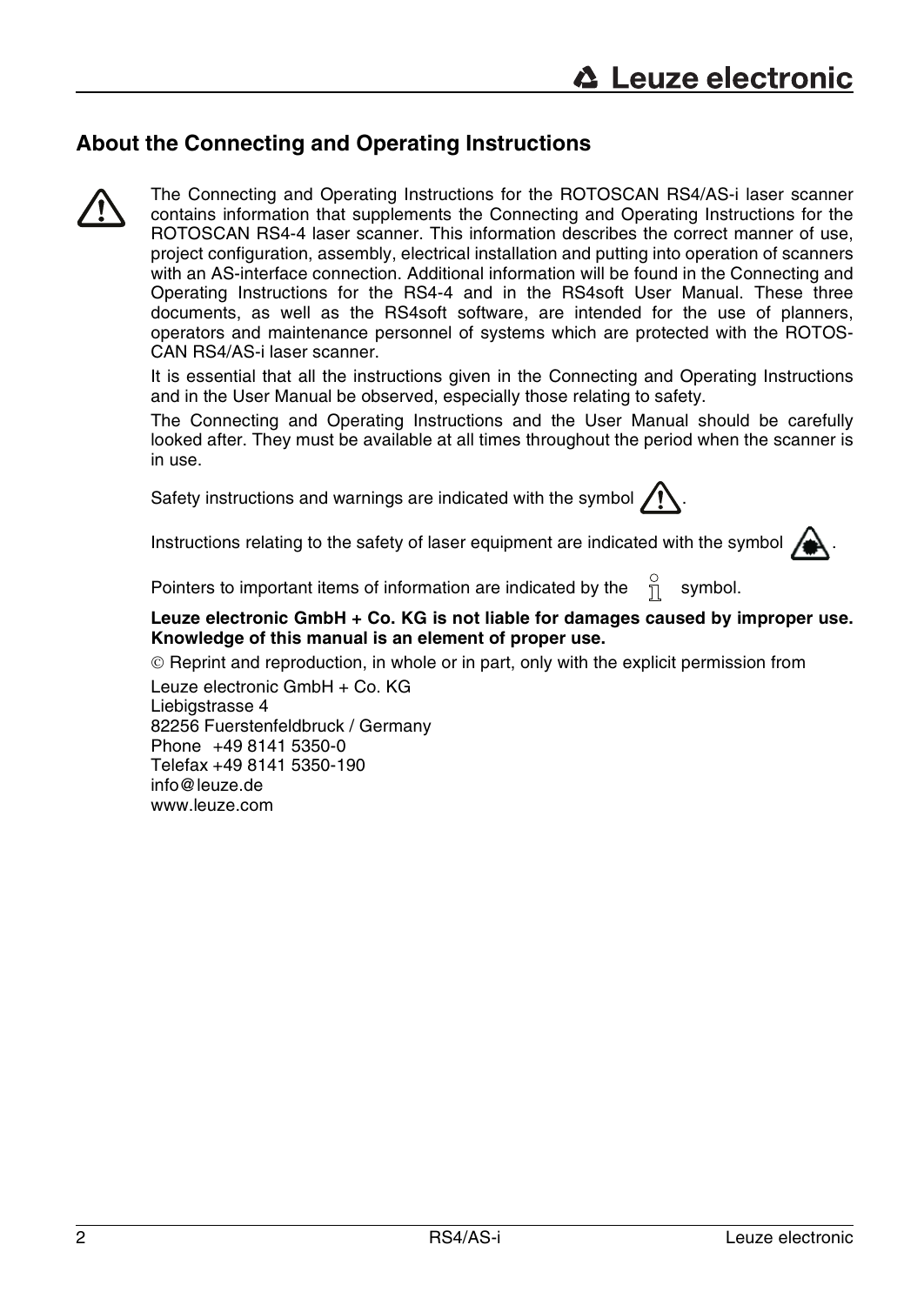| 1              |                                                                                 |  |
|----------------|---------------------------------------------------------------------------------|--|
| 1.1            |                                                                                 |  |
| 1.2            |                                                                                 |  |
| 1.3            |                                                                                 |  |
| 1.4            |                                                                                 |  |
| 2              |                                                                                 |  |
| 2.1            |                                                                                 |  |
| 2.2            |                                                                                 |  |
| 2.2.1          |                                                                                 |  |
| 2.2.2          |                                                                                 |  |
| 3              |                                                                                 |  |
| 3.1            |                                                                                 |  |
| 3.2            |                                                                                 |  |
| 3.3            |                                                                                 |  |
| 3.4            |                                                                                 |  |
| 4              | Construction, assembly and connection to power supply (AS-i)  13                |  |
| 4.1            |                                                                                 |  |
| 4.2            |                                                                                 |  |
| 4.2.1          | Calculating the safety distance / total reaction time (total response time) for |  |
|                |                                                                                 |  |
| 4.3            |                                                                                 |  |
| 4.3.1<br>4.3.2 |                                                                                 |  |
| 4.3.3          |                                                                                 |  |
|                |                                                                                 |  |
| 5              |                                                                                 |  |
| 5.1            |                                                                                 |  |
| 5.2            |                                                                                 |  |
| 5.3            |                                                                                 |  |
| 6              |                                                                                 |  |
| 6.1            |                                                                                 |  |
| 6.2            |                                                                                 |  |
| 7              |                                                                                 |  |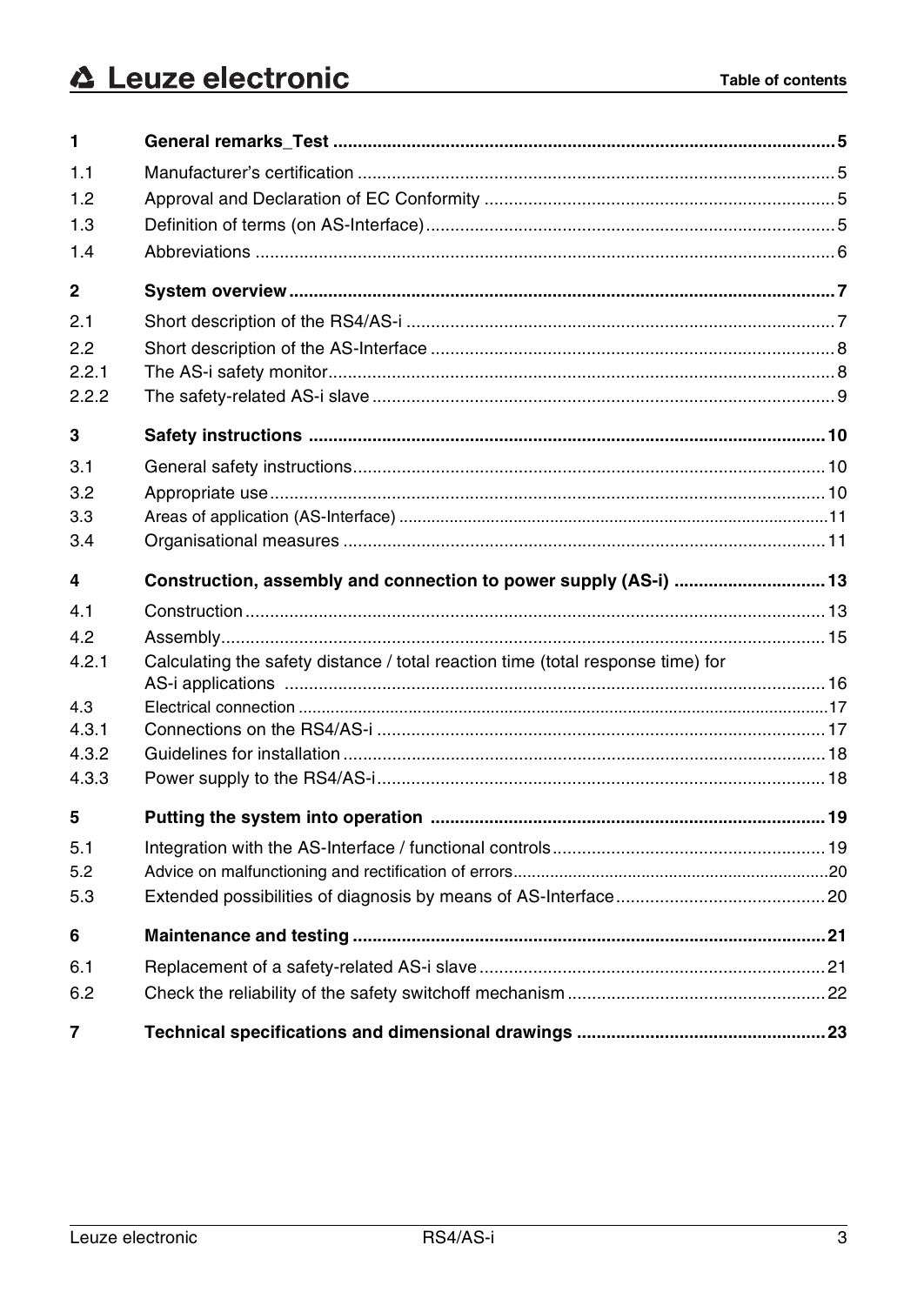| 8   |  |
|-----|--|
| 8.1 |  |
| 8.2 |  |
| 8.3 |  |
| 8.4 |  |
| 9   |  |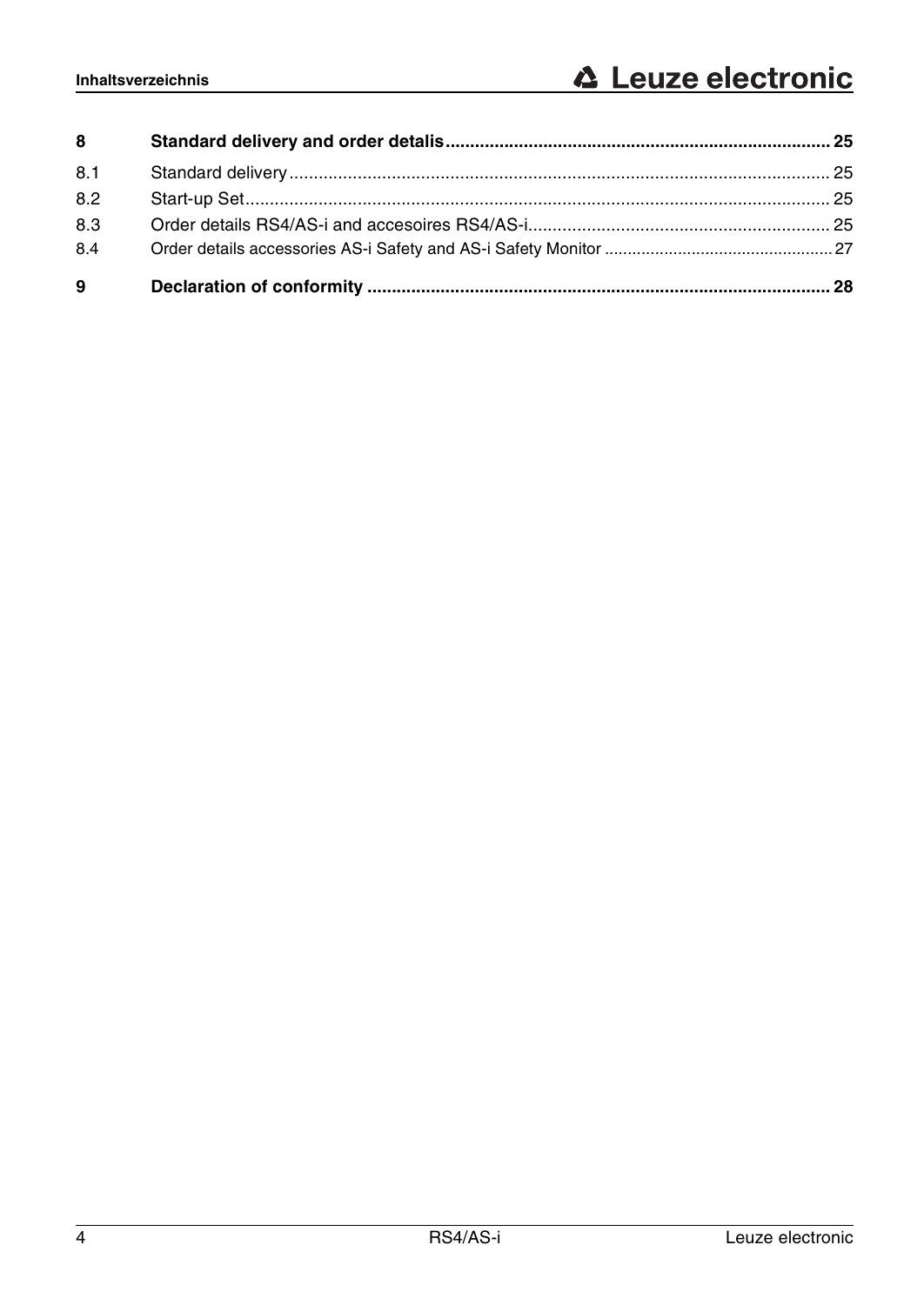### <span id="page-4-0"></span>**1 General remarks\_Test**

The safety laser scanner RS4 is an **a**ctive **o**pto-**e**lectronic **p**rotecive **d**evice or AOPD of type 3 as defined by DIN EN/IEC 61496-1 and (pr) EN/IEC 61496-3. The AS-i adapter is an accessory to the RS4 which serves for the safe connection of the device to AS-Interface.

### <span id="page-4-1"></span>**1.1 Manufacturer's certification**



The manufacturer of the ROTOSCAN RS4/AS-i, Leuze electronic GmbH + Co. KG, based in D-82256 Fürstenfeldbruck, Germany, has a quality assurance system that is certified in keeping with ISO 9001.

### <span id="page-4-2"></span>**1.2 Approval and Declaration of EC Conformity**

The ROTOSCAN RS4/AS-i laser scanner remote-acting sensor was developed and manufactured with regard to the applicable European guidelines and standards.

An EC prototype test certificate (valid for Europe) as specified in DIN EN/IEC 61496-1 and (pr) EN/IEC 61496-3 has been conferred by:

TÜV Süddeutschland Group<sup>1</sup> **Zertifizierstelle** Ridlerstr. 65, D-80339 Munich GERMANY



### <span id="page-4-3"></span>**1.3 Definition of terms (on AS-Interface)**

### **Output switching element (safety output) of the AS-i safety monitor**

An element that is activated by the monitor's program logic, which is in a position safely to switch off the control components subordinated to it. Only when all components function as indicated in the specifications should the output switching element be put into or allowed to remain in the On state.

<sup>1.</sup> Technischer Überwachungsverein: authority responsible for maintaining industrial standards.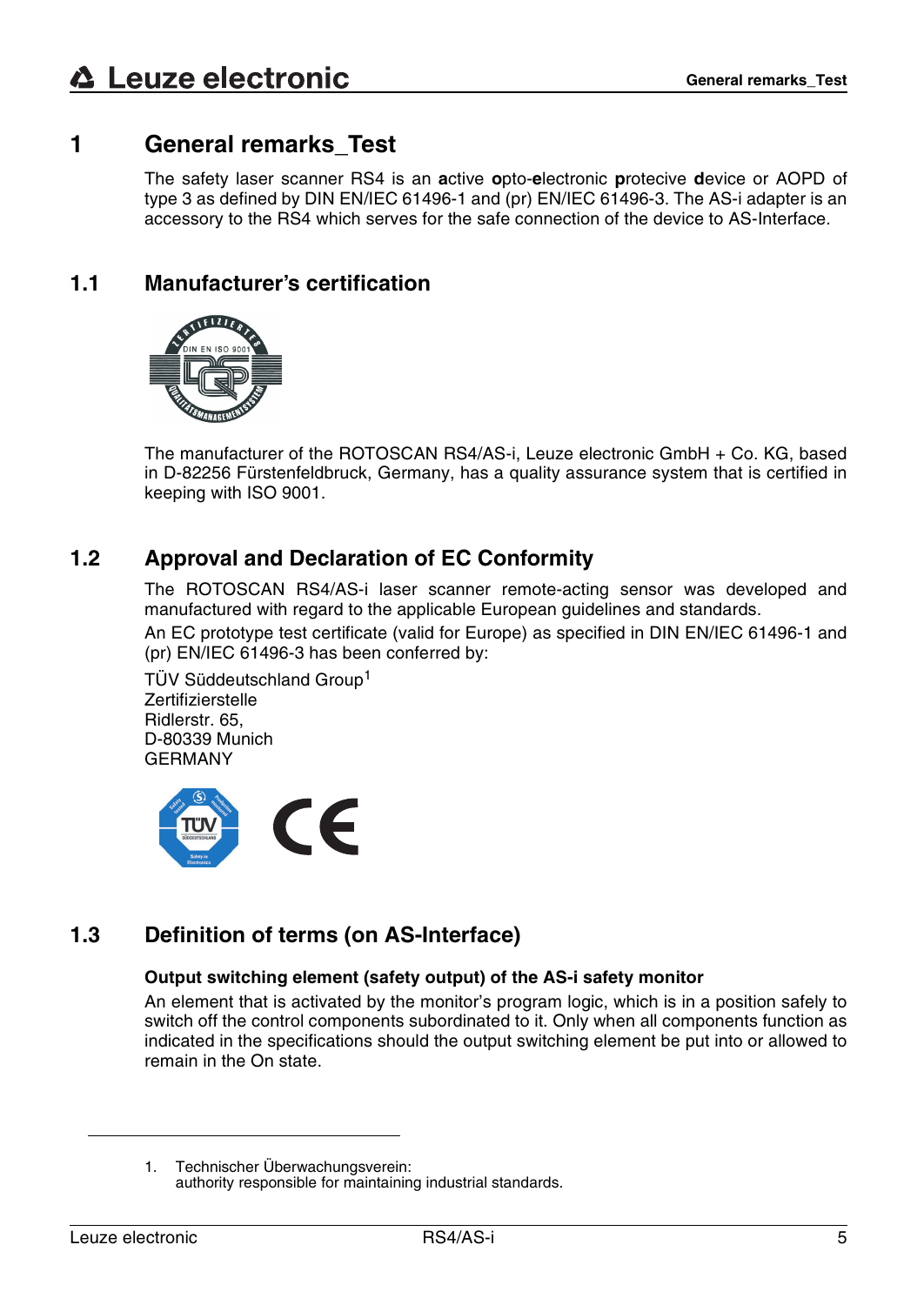### **OSSD**

The one channel of the AS-i safety monitor to which safety-related AS-i components and functional components are assigned which are responsible for releasing the machine elements which create the unsafe movement.

### **Integrated AS-i slave**

Component in which sensor and/or actuator functions are incorporated with the slave in a single unit.

### **AS-i Master**

Component for data transmission, which controls the logical and temporal behaviour of the system on the AS-i line.

### **Safety output**

See output switching element.

### **Safety-related input slave**

Slave which reads the safety-related states On and Off of the sensor or command unit to which it is connected and transmits it to the master or safety monitor.

### **Safety-related AS-i slave**

Slave for connecting safety-related sensors, actuators and other devices.

### **Safety monitor**

Component which monitors the safety-related slaves and the correct functioning of the network.

### **Slave**

Components for data transmission; the master cyclically addresses these components by their addresses. Only then do they generate an answer.

### **Standard slave**

Slave for connecting non-safety-related sensors, actuators and other devices.

### <span id="page-5-0"></span>**1.4 Abbreviations**

| AS-i        | Actuator sensor interface (AS-Interface) |  |
|-------------|------------------------------------------|--|
| <b>AOPD</b> | Active optoelectronic protective device  |  |
| <b>EMC</b>  | Electromagnetic compatibility            |  |
| FE.         | <b>Functional earth</b>                  |  |
| <b>PELV</b> | Protective extra-low voltage             |  |
| <b>PLC</b>  | Programmable logic controls              |  |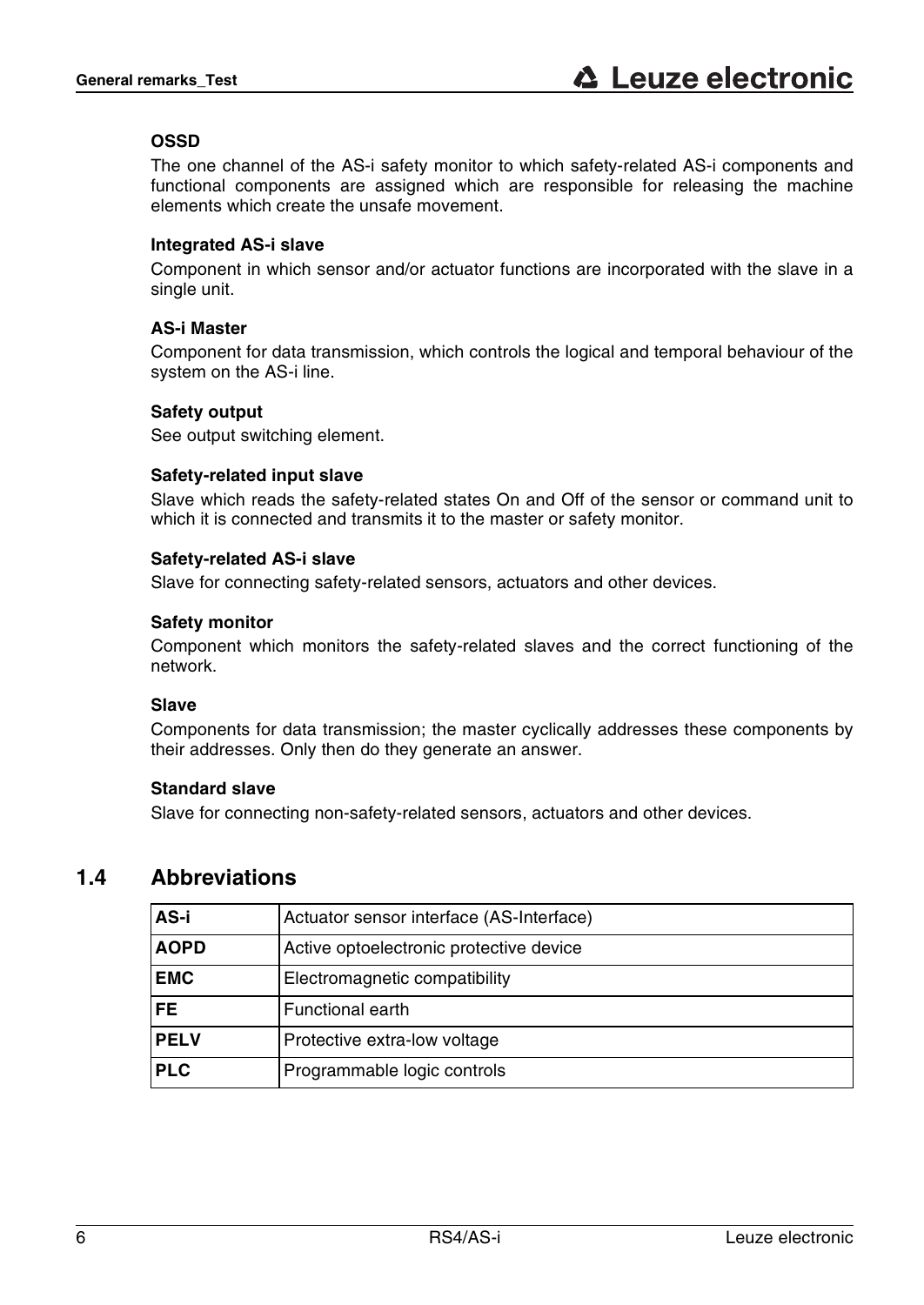### <span id="page-6-0"></span>**2 System overview**

The RS4 area scanner is an active optoelectronic protective device (AOPD) of type 3. It polls the protective field that has been selected by the setting of parameters on a continuous basis, and when the protective field is violated switches off its OSSD safety switching outputs (OSSD = output signal switching device), so checking the hazardous movement. While the system is in operation, it is possible to switch between up to four parameterised protective fields and warning fields by means of local sensor signals. Depending on the parameter settings, the scanner may emit a non-safety-related warning signal if the front pane becomes too dirty and/or in the case of a warning field (that has likewise been parameterised) being violated.

In view of its integrated AS-i Interface, the RS4/AS-i can be connected to the AS-Interface bus system. If a person or obstacle is situated within the protective fields that have been defined earlier, a safety-related switching function will be triggered and the machine that is protected by means of the AS-Interface and the AS-i safety monitor will be brought into a safe state. This switching function will only be reset when the protective field is clear, irrespective of the operating mode, which may be automatic or may involve acknowledgement by way of the AS-i safety monitor.

### <span id="page-6-1"></span>**2.1 Short description of the RS4/AS-i**

The RS4/AS-i area scanner sends out extremely short laser pulses, and measures the time between the impacting of a pulse on an object and its being reflected back to the receiver of the RS4/AS-i. The length of time enables the device to calculate the distance between the object and the RS4/AS-i.

The polling unit in the scanner rotates, and sends out / receives a laser pulse at intervals of 0.36°. In this way a sector of a circle of up to 190° can be polled, the RS4/AS-i being located at the midpoint. The protective field that is to be monitored is limited by a userdefined curve around the scanner, the maximum distance from this to the midpoint of the scanner being 4 metres. If an object is detected between this boundary line and the scanner, thus violating the protective field, the scanner will switch off its safety-related OSSD output, and the status of the OSSDs will be transmitted to the AS-i safety monitor by way of the AS-i system in the form of a cyclic data sequence; having been notified of the violation of the protective field, the monitor will bring the hazardous movement to a halt.

In addition to the safety-related protective field, a non-safety-related warning field can be parameterised; when this is violated the system will not be switched off, but a warning signal will be given. This will likewise be included in the data telegram that is exchanged cyclically with the AS-i bus master and can be called up at will.



### *Achtung!*

*Although the data transfer is safety-related, the warning signal should not be used in a safety-related manner, as it is not delivered by the scanner as a safe signal.*

The protective field and the warning field together constitute a pair of protective fields. They are always activated jointly, and a maximum of four protective fields may be selected at any time. All pairs of protective fields, as well as the permissible modes of switching between them, will be adapted to the given application when the system is first put into operation. When the system is operational, switching between protective field pairs is managed by local sensor signals.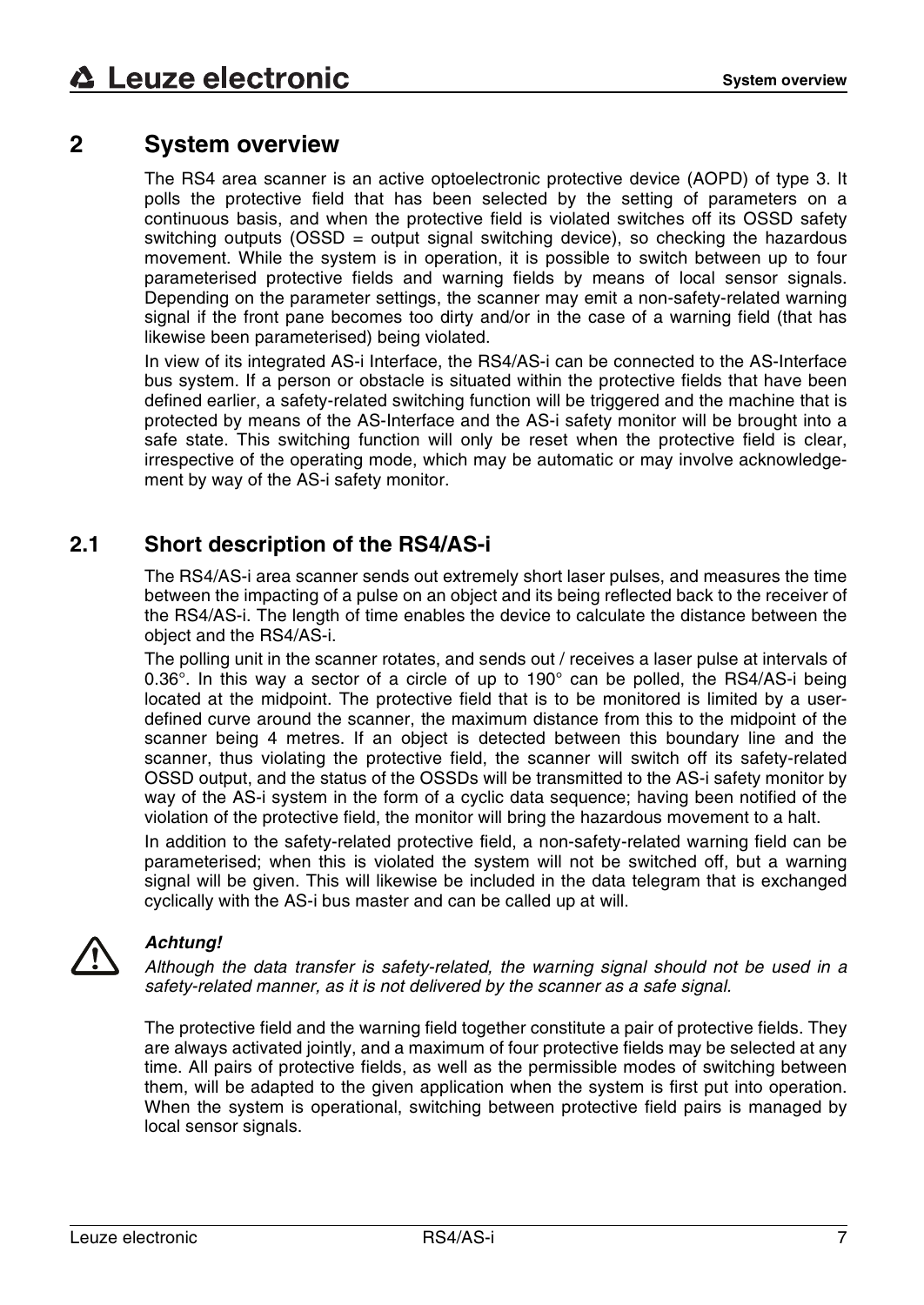### <span id="page-7-0"></span>**2.2 Short description of the AS-Interface**

The actuator-sensor interface (AS-interface, in short: AS-i) has established itself as a system for net-working primarily binary sensors and actuators at the lowest level of the automation hierarchy. The high number of installed systems, the ease of use and the reliable operating behaviour also make the AS-interface interesting in the area of machine safety.

The safe AS-Interface system is intended for safety applications up to category 4 in accordance with EN 954-1. A mixed manner of operation, using both AS-i standard components and AS-i safety-related components, is possible.

### *Note:*

∩

*A comprehensive description of safe AS-i transmission will be found in the Connecting and Operating Instructions for the AS-i safety monitor, chapter 11.* 

### <span id="page-7-1"></span>**2.2.1 The AS-i safety monitor**

Within an AS-i system, corresponding to the configuration that the user has specified by means of the configuration software, the AS-i safety monitor keeps a check on the safetyrelated AS-i slaves that are allocated to it. Depending on the device model, up to two dependent or independent OSSDs with contactor monitoring are available. In case of a Stop request or of a fault occurring, the AS-i safety monitor in protective mode will safely switch the system off, with a maximum response time of 40 ms when the system is fully extended. It is possible in this connection to link as many as 31 safety-related AS-i slaves into a system.



**Fig. 2.2-1:** Safe and standard components in an AS-i network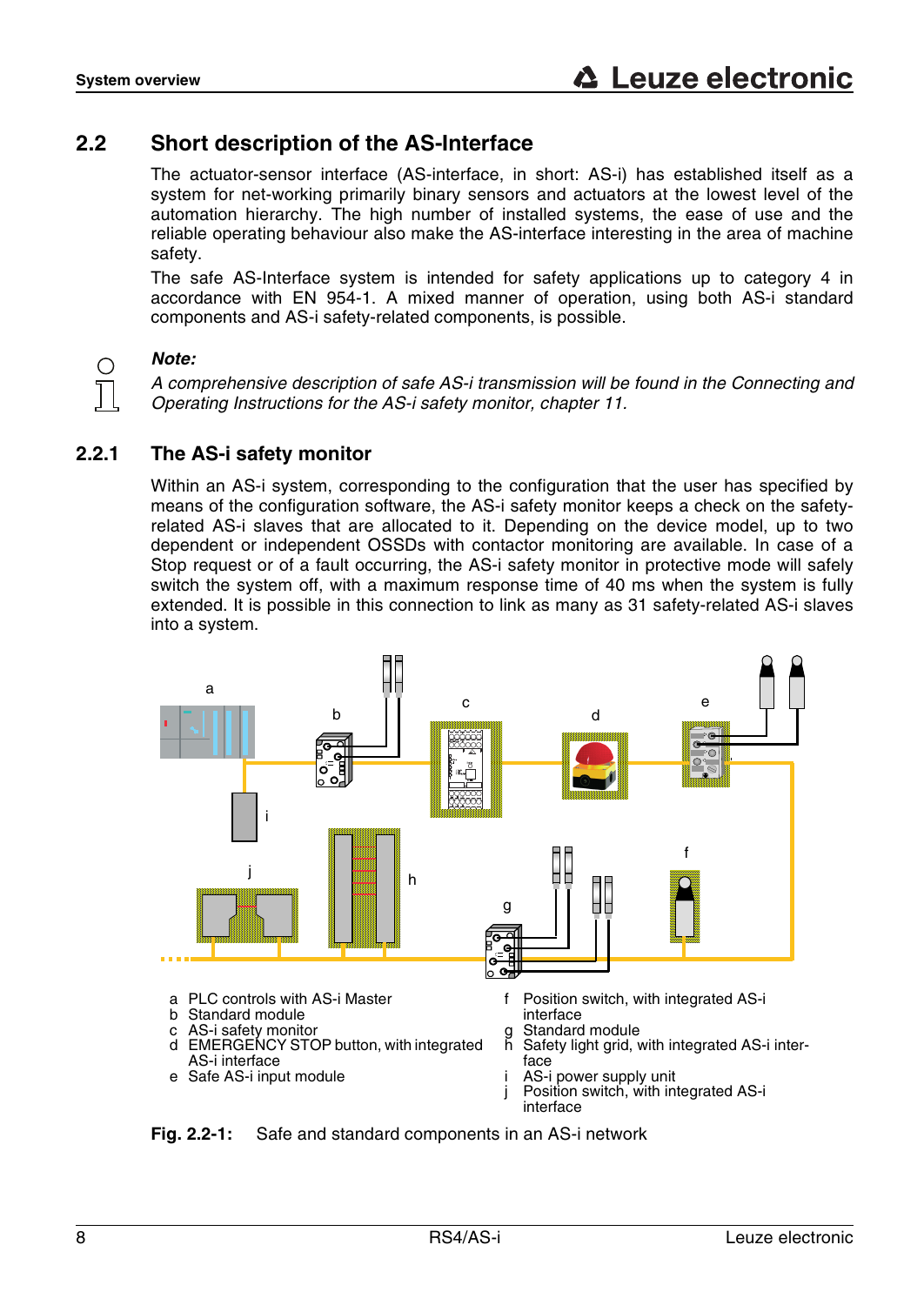Multiple AS-i safety monitors can be used within an AS-i system. In this way, a safetyrelated AS-i slave can be monitored by multiple AS-i safety monitors.

### <span id="page-8-0"></span>**2.2.2 The safety-related AS-i slave**

The safety-related information of the AS-i slave is transmitted by way of the non-safetyrelated transmission channel used by Standard AS-i. The same transmission mechanism applies to a safety-related transmission as it does to the Standard AS-Interface, that is to say, the 4-bit information that is delivered to the AS-i slave-IC will be transmitted. From a transmission perspective, information is transmitted from master to slave and back again, but the safe data information is sent from the slave to the AS-i safety monitor only, which "listens in" to the entire exchange of information and monitors what is transmitted. Here the safety-related user data are defined as follows:

• Only 1 bit of user information is transmitted. The two possible states are interpreted as meaning **free**  $(=1)$  and **not free**  $(=0)$ . Example:

Emergency stop not activated = **free** ("hazardous movement approved")

Emergency stop activated = **not free** ("hazardous movement not approved")

- In the **not free** state the values 0,0,0,0 are statically registered in the 4 input bits of the AS-i slave-IC.
- In the **free** state, with every cycle a different value is registered in the 4 input bits. The values amount to a sequence of 8 4-bit values which vary in pairs, in such a way that each slave in the system has its own unique sequence. After the eighth sequence has been successfully transmitted, the system switches to the first sequence again (endless loop). The sequence is registered in a code table of the AS-i slave and can be generated in keeping with defined rules. It is assigned by the manufacturer of the AS-i slave as part of the manufacturing process.

| Data bit | Light path clear | Light path interrupted |
|----------|------------------|------------------------|
| D0       | Code sequence    |                        |
| D1       | Code sequence    |                        |
| D2       | Code sequence    |                        |
| D3       | Code sequence    |                        |

**Table 2.2-1:** Allocation of the data bits of the safety-related AS-i slave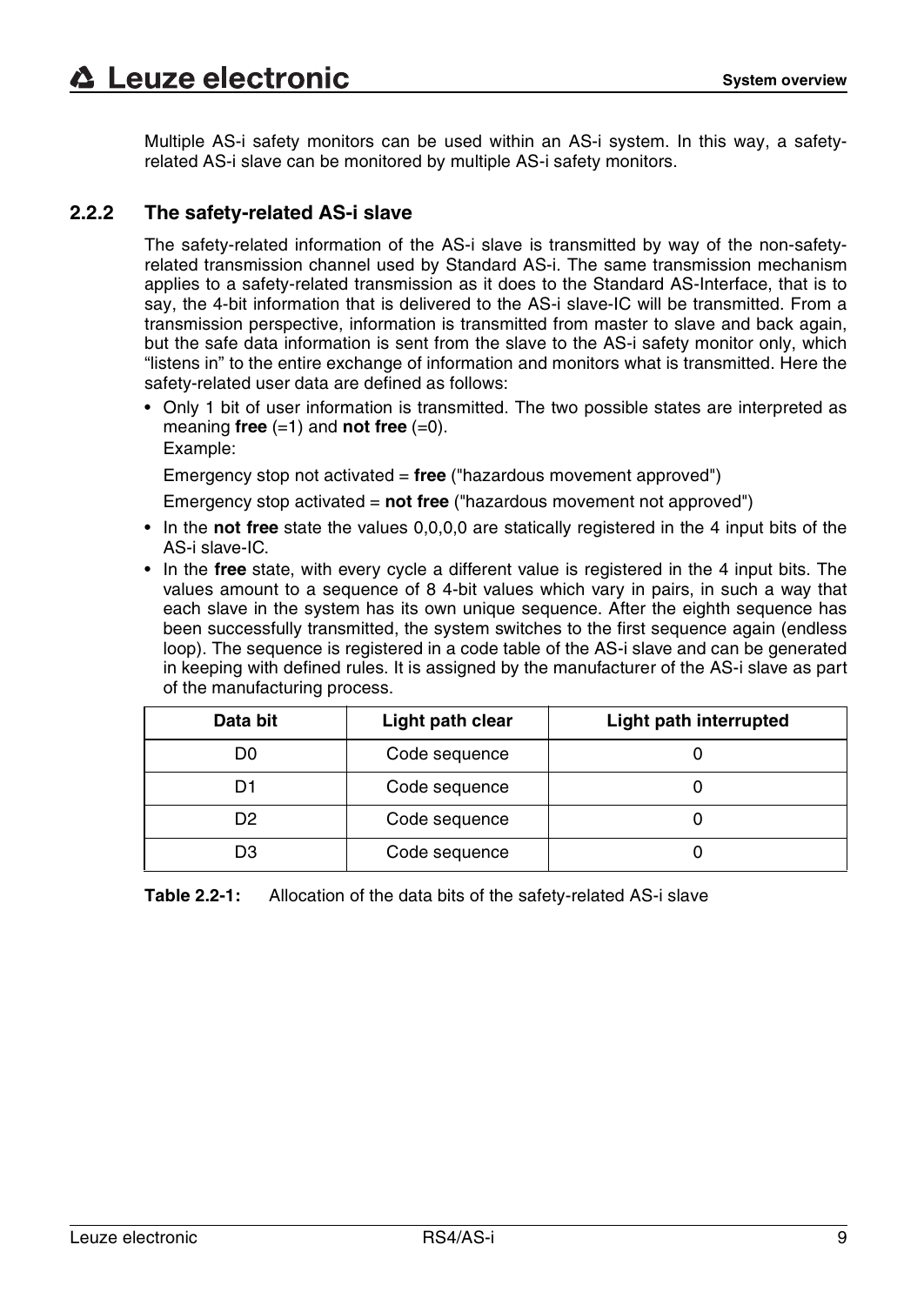### <span id="page-9-0"></span>**3 Safety instructions**

### <span id="page-9-1"></span>**3.1 General safety instructions**



### *Achtung!*

*The RS4/AS-i with an integrated AS-i Interface is designed exclusively for connection to the AS-Interface Safety at Work, and is not to be used in connection with other applications. The RS4/AS-i can only be connected to the machine controls by way of the AS-Interface and the AS-i safety monitor.*



### *Achtung!*

*A condition of appropriate use of the RS4/AS-i is that personnel should be familiar with the Connecting and Operating Instructions for the RS4-4 and the RS4/AS-i.*

For putting the RS4/AS-i into operation with the AS-Interface, familiarity with the Connecting and Operating Instructions for the AS-i safety monitor and the User Manual for the configuration and diagnosis software of the AS-i safety monitor is also required (asimon – Configuration and Diagnostics Software).



### *Note:*

*Please have regard to the safety instructions and instructions for appropriate use of the equipment in chapter 3 of the Connecting and Operating Instructions for the RS4-4.* 



### *Warning: laser beam!*

*The RS4 laser scanner is a laser device of laser class 1. Please have regard to the applicable statutory and local regulations for the operation of laser systems. Avoid positioning the scanner at eye level.*

### <span id="page-9-2"></span>**3.2 Appropriate use**



### *Achtung!*

*It cannot be guaranteed that operating personnel and equipment will be protected if the device is not used in accordance with the defined mode of operation.* 



### *Achtung!*

*Any tampering with or modification of equipment (except in ways that are expressly described in the present Manual) is forbidden.*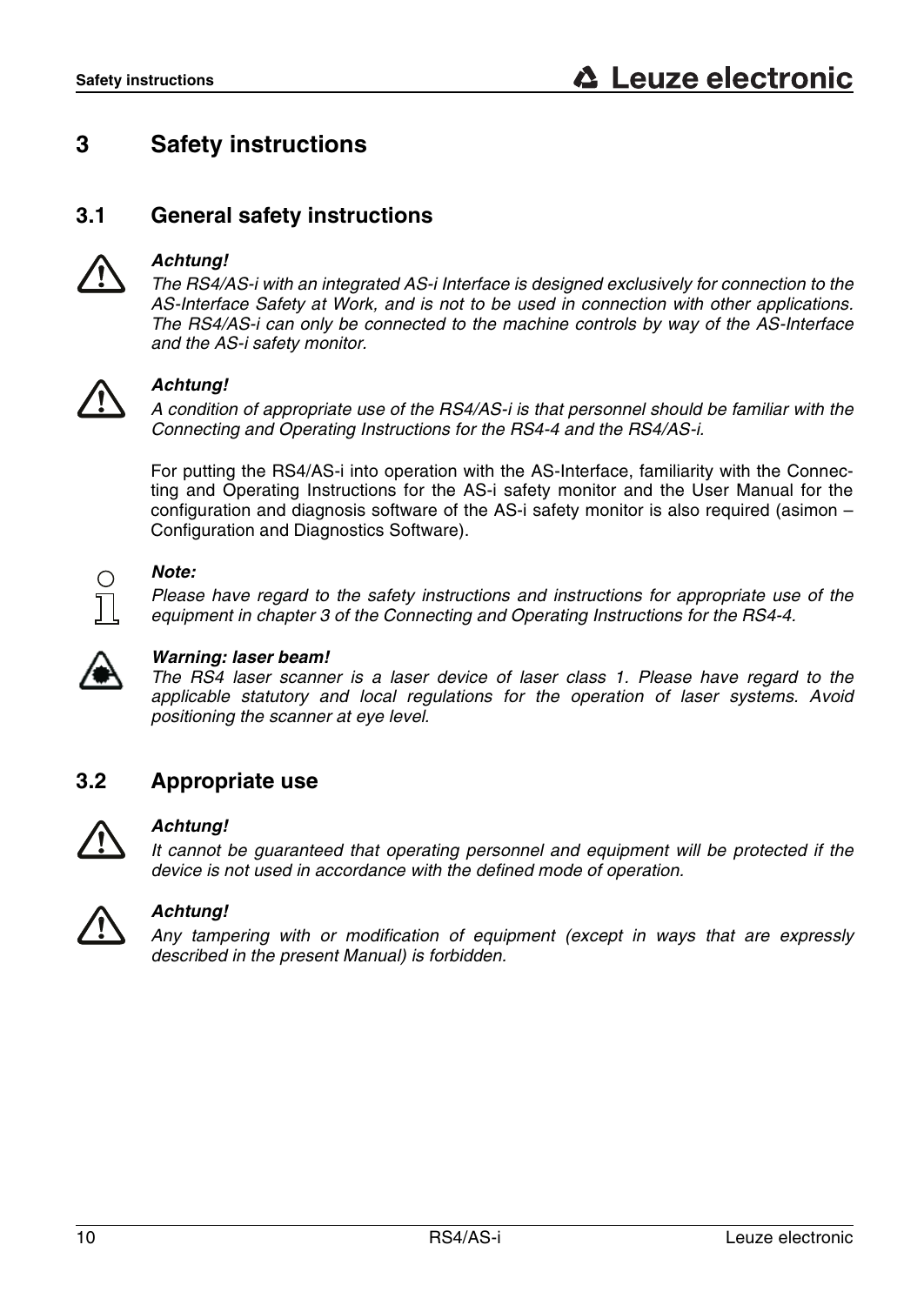### <span id="page-10-0"></span>**3.3 Areas of application (AS-Interface)**

The AS-i safety monitor, when used in accordance with the specifications, allows for the operation of the sensor-controlled personnel protection facilities and other safety components up to and including category 4 in accordance to EN 954-1. If sensors of a lower category should be used, the maximum category to be attained for the related safety path is defined in terms of these sensors. For example, laser scanners in accordance to EN 61496-3 can only be classified as type 3 at best. If laser scanners are incorporated in the AS-i safety network, a safety category of 3 is the maximum that may be attained for the related safety path. If there is a safety light curtain of type 4 connected to the same AS-i safety monitor, it remains unaffected by this, and may still be classified as category 4. The AS-i safety monitor also takes responsibility for the EMERGENCY STOP function, obligatory for all machines not operated by hand (stop category 0 or 1), for the dynamic monitoring of the restart function and for the external device monitoring function (EDM). In what follows we will give a few examples of the use of the AS-i safety monitor.

AS-i Safety at Work can be economically used in all cases where the standard AS-i bus recommends itself in view of its advantages as a local bus that requires little cabling. In this way, when the AS-i safety monitor is used, AS-i bus configurations that already exist as bus user devices can easily be added to, and safety components with the appropriate AS-i Safety at Work interface (e.g. COMPACT/AS-i) can easily be incorporated in the loop. If the safety component does not have an AS-i Safety at Work interface, what are known as coupling modules (e.g. the AS-i coupling module ASKM1) can effect the connection. Existing AS-i Masters and AS-i power supplies can as a rule be reused. In terms of industrial sector there are no limitations. Let us mention here a few of the more important areas of use:

- Expanded machining machines with multiple control elements and safety sensors for wood and metal applications
- Printing and paper processing machines, cutting machines
- Packaging machines, single and as part of a system
- Food processing equipment
- Piece and bulk material transport systems
- Machinery in the rubber and plastics industry
- Assembly machines and manipulators

### <span id="page-10-1"></span>**3.4 Organisational measures**

### **Documentation**

It is an absolute requirement that regard should be had to all the statements made in this Connecting and Operating Manual, in particular in the chapters "Safety Notices" and "AS-i System Integration". Please look after this Connecting and Operating Manual and treat it with care. It should be available at all times.

### **Safety prescriptions**

You should have regard to the statutory stipulations that apply locally and to the prescriptions of the relevant professional associations.

### **Qualified personnel**

The assembly, startup and maintenance of the equipment should be carried out only by qualified professional personnel. Electrical work may be carried out only by a professional electrician.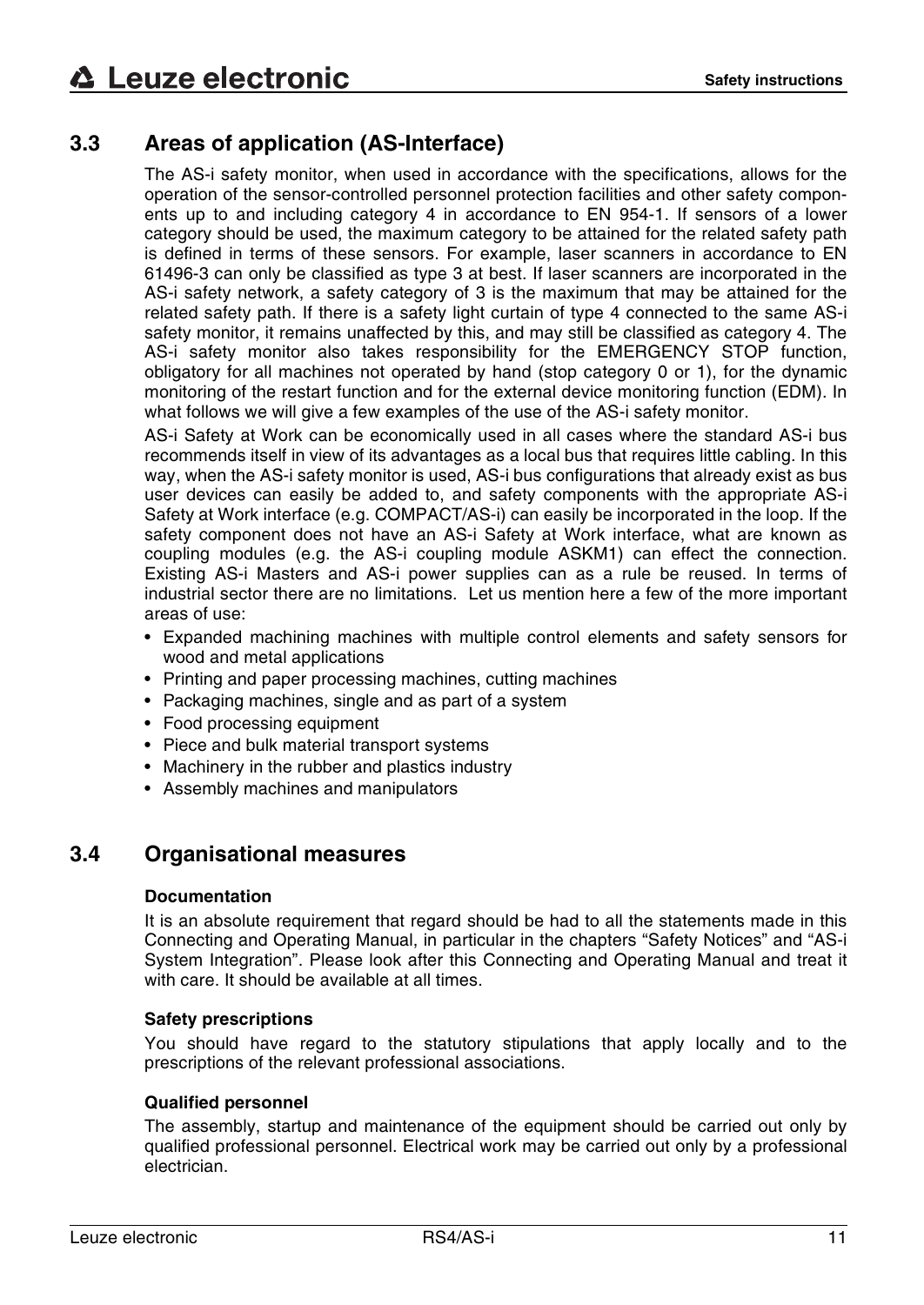### **Repairs**

Repairs, in particular if they involve the opening of the housing, may only be carried out by the manufacturer or by a person whom the manufacturer has authorised. An exception to this rule is the disassembly of the end cap of the device on the connection side (on either the transmitter or the receiver) for an adjustment of the DIP switches if this should prove necessary (see chapter 3, Assignment of the DIP switches).

### **Disposal**

### *Note:*

∩

*Electronic scrap is special category waste, and you should have regard to the regulations that apply locally to the disposing of such materials. COMPACT/AS-i safety light curtains and light grids do not contain any batteries that would need to be removed before the equipment is disposed of.*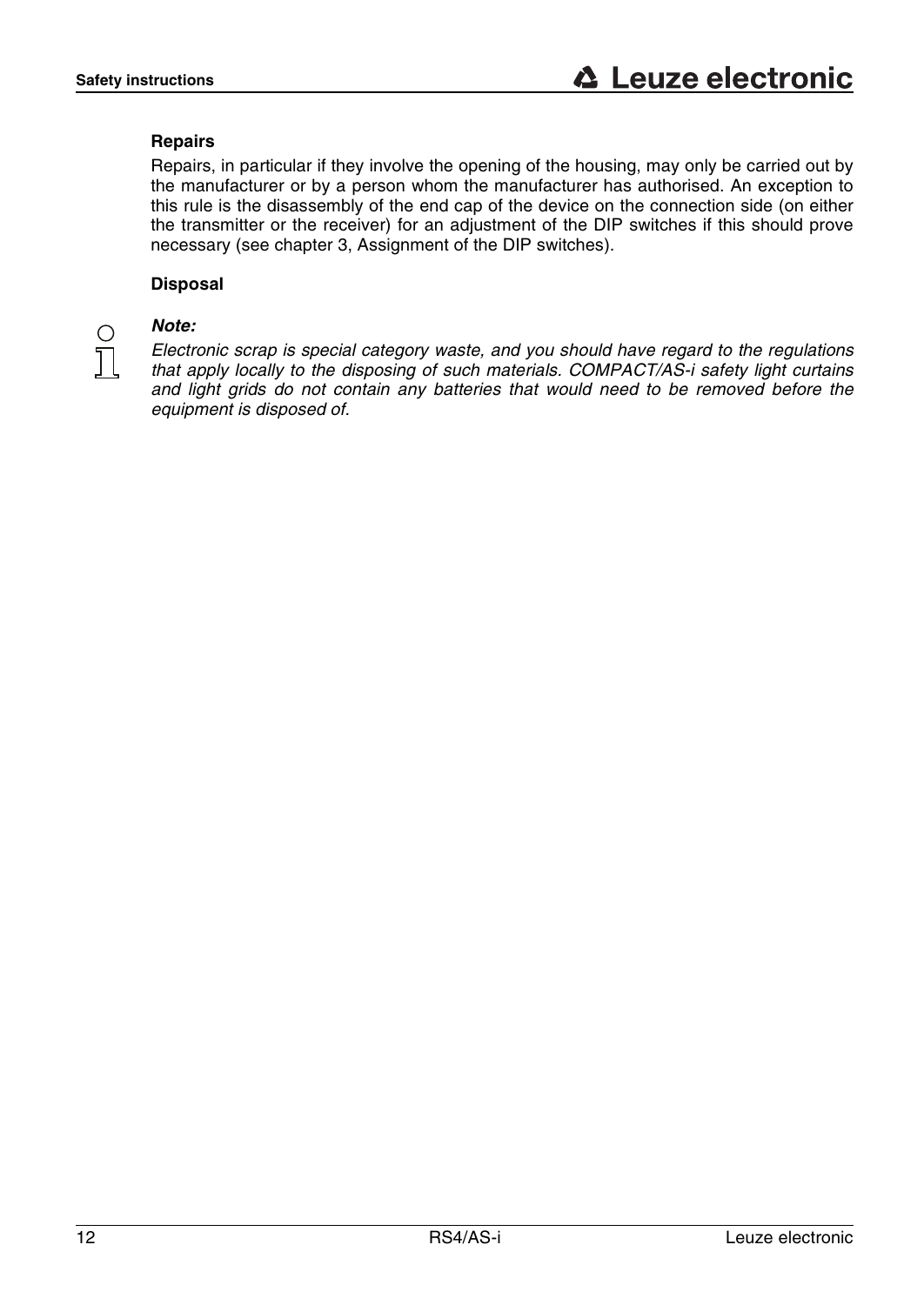### <span id="page-12-0"></span>**4 Construction, assembly and connection to power supply (AS-i)**

### <span id="page-12-1"></span>**4.1 Construction**

The RS4/AS-i consists of the RS4 laser scanner and the RS4/AS-i adapter. These have already been connected to one another at the factory. The RS4/AS-i adapter manages the processing of the standard RS4 data on the AS-Interface bus system.



### **Fig. 4.1-1:** Construction of the RS4/AS-i

The safety-relevant OSSD signals and the diagnosis data of the RS4 are transmitted by way of plug X1 (PIN1, PIN3) via AS-Interface to the AS-i safety monitor and AS-i Master. In view of the high quantity of power it consumes, the RS4/AS-i requires a separate 24 VDC auxiliary power source, which is connected through plug X1 (PIN2, PIN4).

Socket X3 is responsible for the external switching of the four protective field and warning field pairs.

### *Note:*

*For the wiring of the X3 socket, please observe the notes on the switching of protective fields and warning fields in chapter 6 of the ROTOSCAN RS4-4 Connecting and Operating Instructions.* 

If only one protective field is required, an M12 AC-M12-15M bridge plug (bridging PIN 1 and PIN 5) can be used for the wiring of protective field and warning field 1. See in this connection chapter [8.4](#page-26-0), Notes on ordering, RS4/AS-i accessories.

Plug X4 of the RS4/AS-i is intended for the connection of a restart button. This button serves, on the one hand, for the unblocking of the scanner-internal start/restart interlock, if this has been enabled; the button is also responsible for the acknowledgement of error messages. This becomes necessary if the scanner has suffered a malfunction.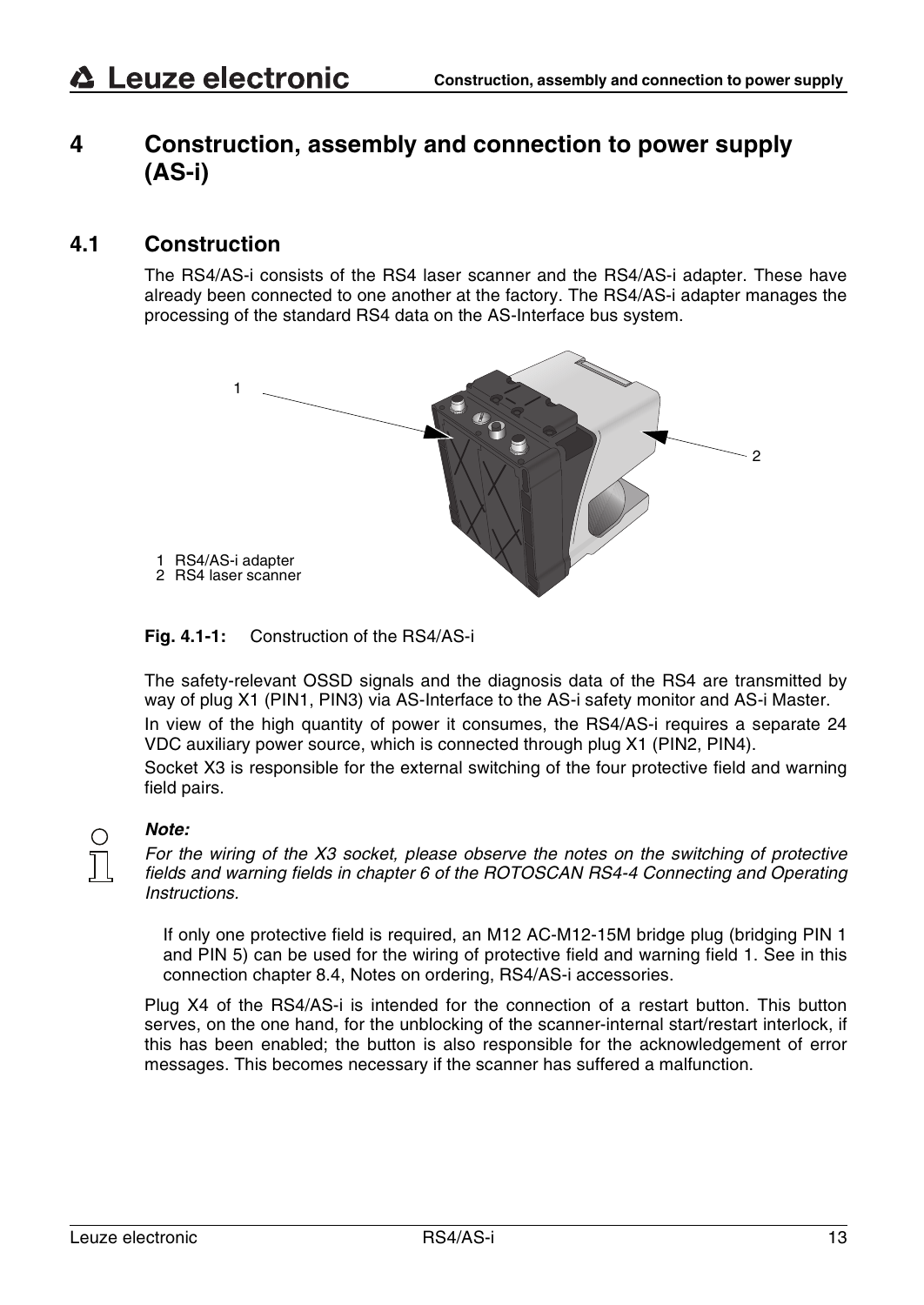During the activation of the restart button, the safety outputs OSSD 1 and OSSD 2 of the RS4 are switched off, and the display on the scanner lights up red. The length of the resetting signal has to be between 2 and 3 seconds. The length of the restart cable should not exceed 25 m.

As a further option, in addition to the possibility of bus addressing by means of the M12 connector socket X1, a bus address may be allocated to the RS4/AS-i by means of this addressing socket. To do this, a standard AS-Interface programming device for the definition of bus addresses should be used, in conjunction with a special addressing socket programming cable (see chapter 8, "Advice on selection and ordering, AS-i safety accessories").



**Fig. 4.1-2:** Connecting the RS4/AS-i adapter

For parameterisation purposes, and for local diagnosis of the RS4, a PC with the RS4soft software is connected to the top side of the RS4/AS-i adapter via optical PC-adapter. The cable exit of the PC adapter on the RS4/AS-i thus points in the direction of the protective field. A powerful magnet in the PC adapter not only brings about a mechanical halt but at the same time informs a reed contact in the device that the PC adapter is connected.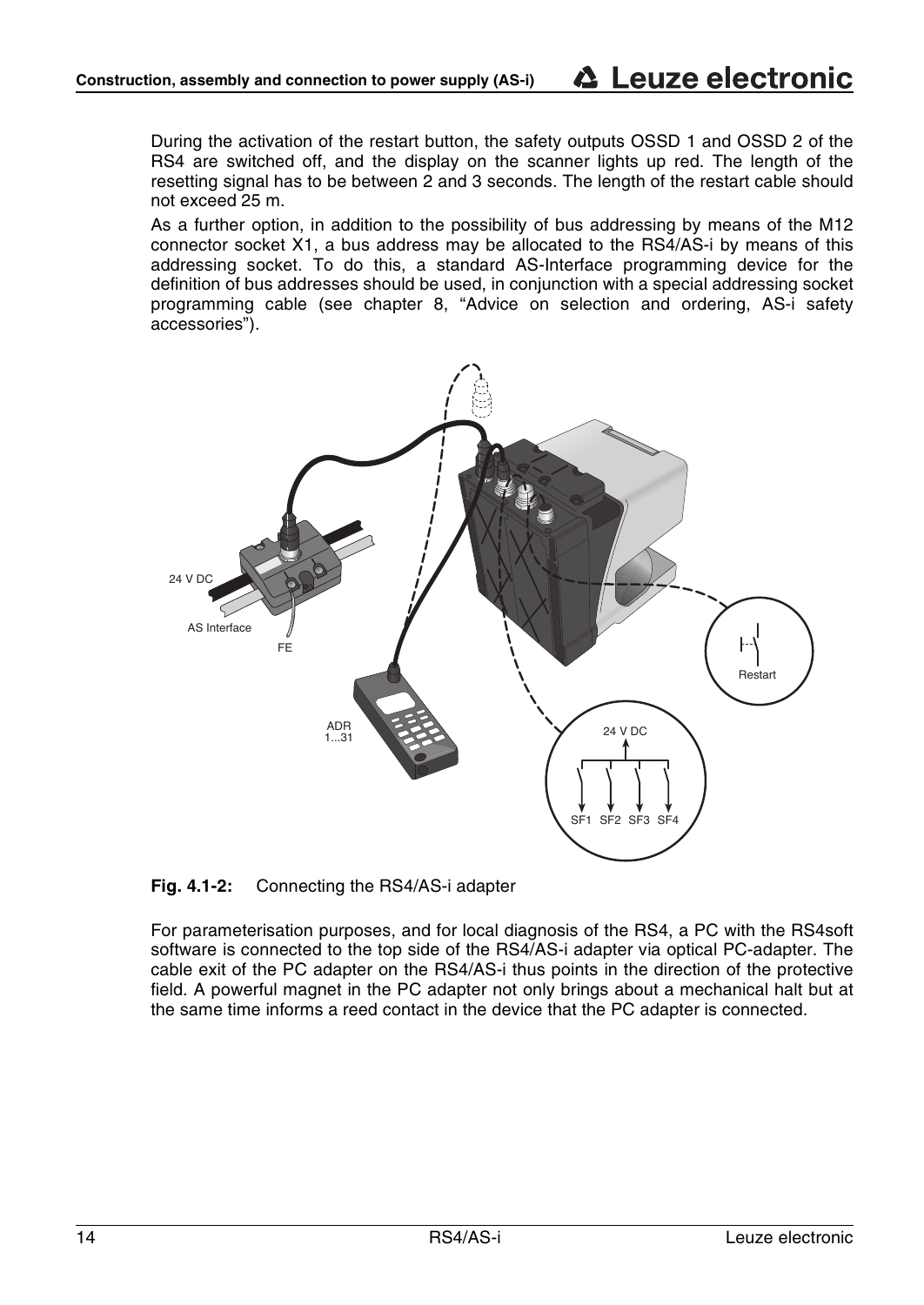As the power supply for the PC adapter comes through the PC's COM port, the latter must be "RS232 compliant", that is, with a load of 3 kOhm it must still be able to supply a voltage of 5 V. The claim to be "RS232-compliant" that is occasionally found with Notebook PCs is not sufficient here. The RS4/AS-i adapter registers the flow of data in passing, but not does not act on it in any way. This interface therefore corresponds, in functional terms, to the RS232 interface connected to the RS4 by means of SUB-D plugs.

#### *Note:*

*A comprehensive description of the software may be found in the RS4soft User Manual.* 



**Fig. 4.1-3:** Connecting PC and RS4/AS-i with optical PC adapter

### <span id="page-14-0"></span>**4.2 Assembly**

### *Note:*

*See in this connection chapter 5, "Planning and assembly instructions", of the RS4-4 Connecting and Operating Instructions.* 

# $\frac{1}{2}$

 $\frac{1}{2}$ 

#### *Note:*

*To assemble the RS4/AS-i you should use rather long fastening screws, with a length of at least 50 mm and a diameter of 5 mm; in other respects the assembly instructions for the ROTOSCAN RS4 laser scanner will apply here as well. The borehole measurements may be seen from the scale drawings in chapter [7](#page-22-0).*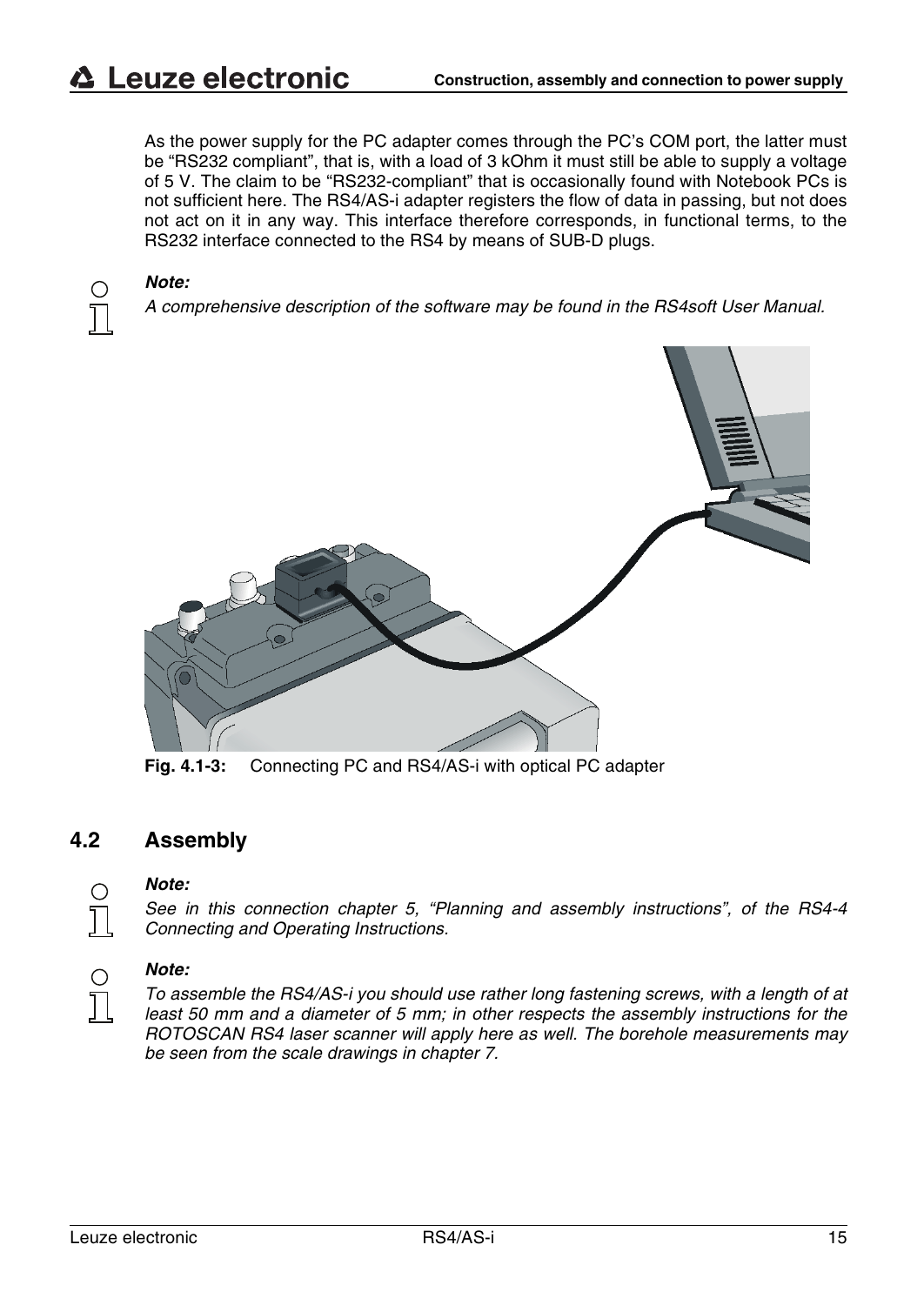### <span id="page-15-0"></span>**4.2.1 Calculating the safety distance / total reaction time (total response time) for AS-i applications**

In general terms, the calculation that applies is in accordance with the following formula, in keeping with EN 999, where S is the safety distance between the danger zone and the protective field:

$$
S = (K xT) + C
$$

| C = 1200 mm – 0.4 H | $\mathbf{C}_{\text{MIN}}$ | = 850 mm          |
|---------------------|---------------------------|-------------------|
|                     | $H_{\text{MIN}}$          | $= 15(d - 15$ mm) |
|                     | $H_{MAX}$                 | $= 1000$ mm       |

**Here** 

- S is the minimum safety distance between protective field and danger zone, in mm
- K is the speed of approach of the person or part of the body, in mm/ms
- T is the overtravel time of the machine + the reaction time of the optoelectronic protective device (AOPD) + the reaction time of the AS-i bus system in ms
- C is a safety-related constant, to take into account penetration of the danger zone before the protective facility is triggered, unit in mm
- $C_{MIN}$  is the minimum value of the safety-related constant (850 mm), unit in mm
- H is the height of the registration of measurement data taken from the reference point, unit in mm
- d is the resolution of the scanner (70 mm, covering the entire protective field), unit in mm



### *Achtung!*

*See in this connection chapter 5.4.8 of the Connecting and Operating Instructions for the ROTOSCAN RS4 laser scanner*



### *Achtung!*

*The additional bus system reaction time that is required by the AS-Interface and the AS-i safety monitor, coming to a maximum of 40 ms (when the full resources of the AS-Interface system are installed with 31 slaves), must be added to the response time T.*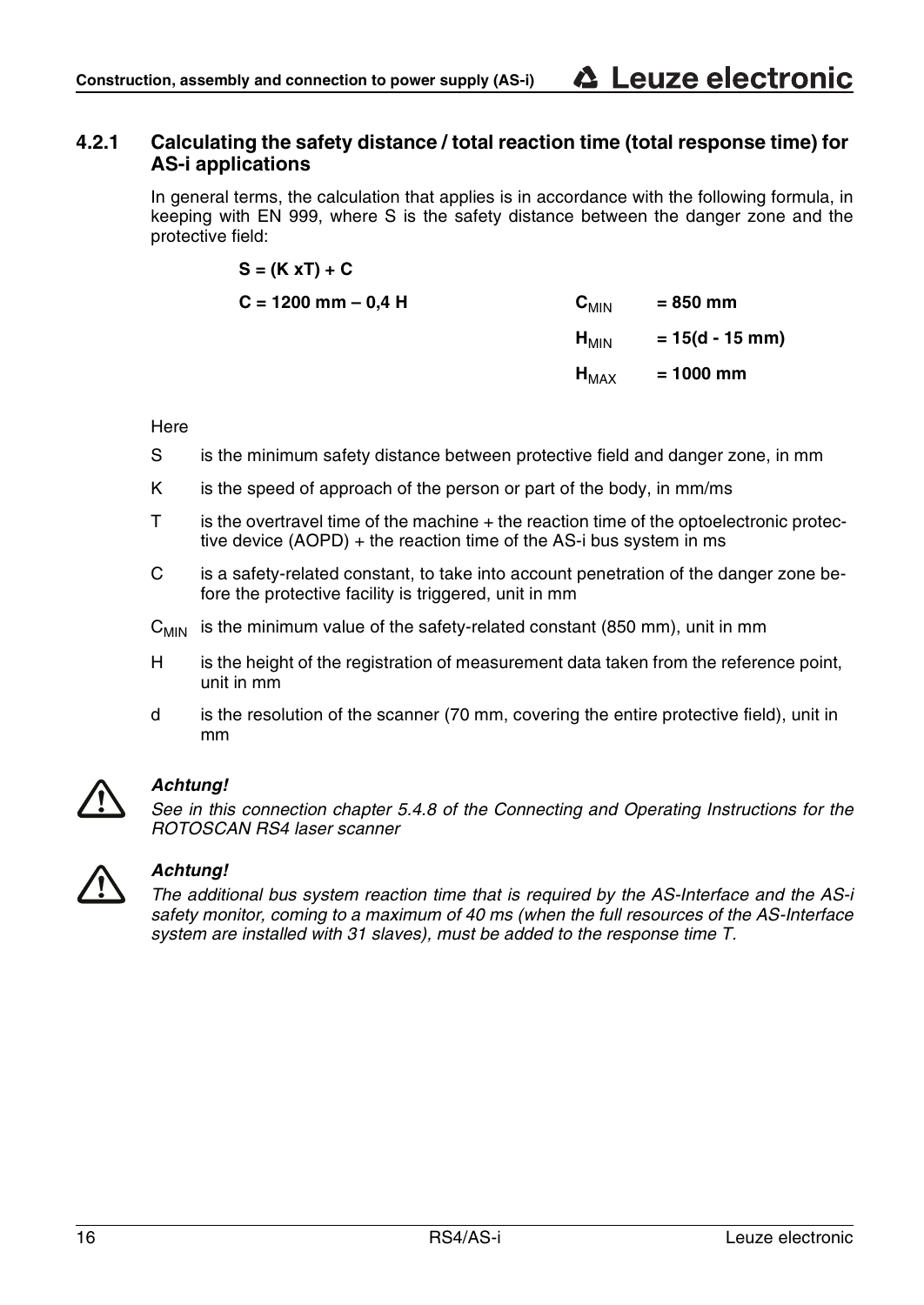### <span id="page-16-0"></span>**4.3 Electrical connection**

### <span id="page-16-1"></span>**4.3.1 Connections on the RS4/AS-i**



X1AS-i connection (data and auxiliary power supply) X2Connection for the AS-i address programming device X3Connection for the switching of protective fields X4Restart button connection X5Optical PC interface

| Fig. $4.3-1$ : | Connections on the RS4/AS-i |  |
|----------------|-----------------------------|--|
|----------------|-----------------------------|--|

| Socket/<br>plug                                      | <b>Function</b>                    | PIN <sub>1</sub> | PIN <sub>2</sub> | PIN <sub>3</sub> | PIN <sub>4</sub> | <b>PIN 5</b> |
|------------------------------------------------------|------------------------------------|------------------|------------------|------------------|------------------|--------------|
| $X1$ (plug)<br>AS-Interface data<br>and 24 VDC auxi- | $AS-i +$                           | 0V               | $AS - i -$       | $+24$ V DC       | I FE             |              |
|                                                      | liary power supply                 |                  | in               |                  | in               |              |
| X2                                                   | Bus address pro-<br>gramming input | $AS-i +$         | n.c.             | $AS - i -$       | n.c.             | n.c.         |
| X3 (so-                                              | Switching of pro-                  | SF <sub>1</sub>  | SF <sub>2</sub>  | SF <sub>3</sub>  | SF <sub>4</sub>  | $+24$ V DC   |
| tective fields<br>cket)                              | in                                 | in               | in               | in               | out              |              |
| $X4$ (plug)                                          | <b>Restart button</b>              | n.c.             | Restart          | n.c.             | $+24$ V DC       | n.c.         |
|                                                      |                                    |                  | in               |                  | out              |              |

**Table 4.3-1:** Connection pin assignment of the RS4/AS-i

## $\frac{1}{2}$

### *Note:*

*FE – functional earth. The device must incorporate a functional earth for the sake of enhanced EMC (electromagnetic compatibility). This should be connected to the functional earth of the machine or system.*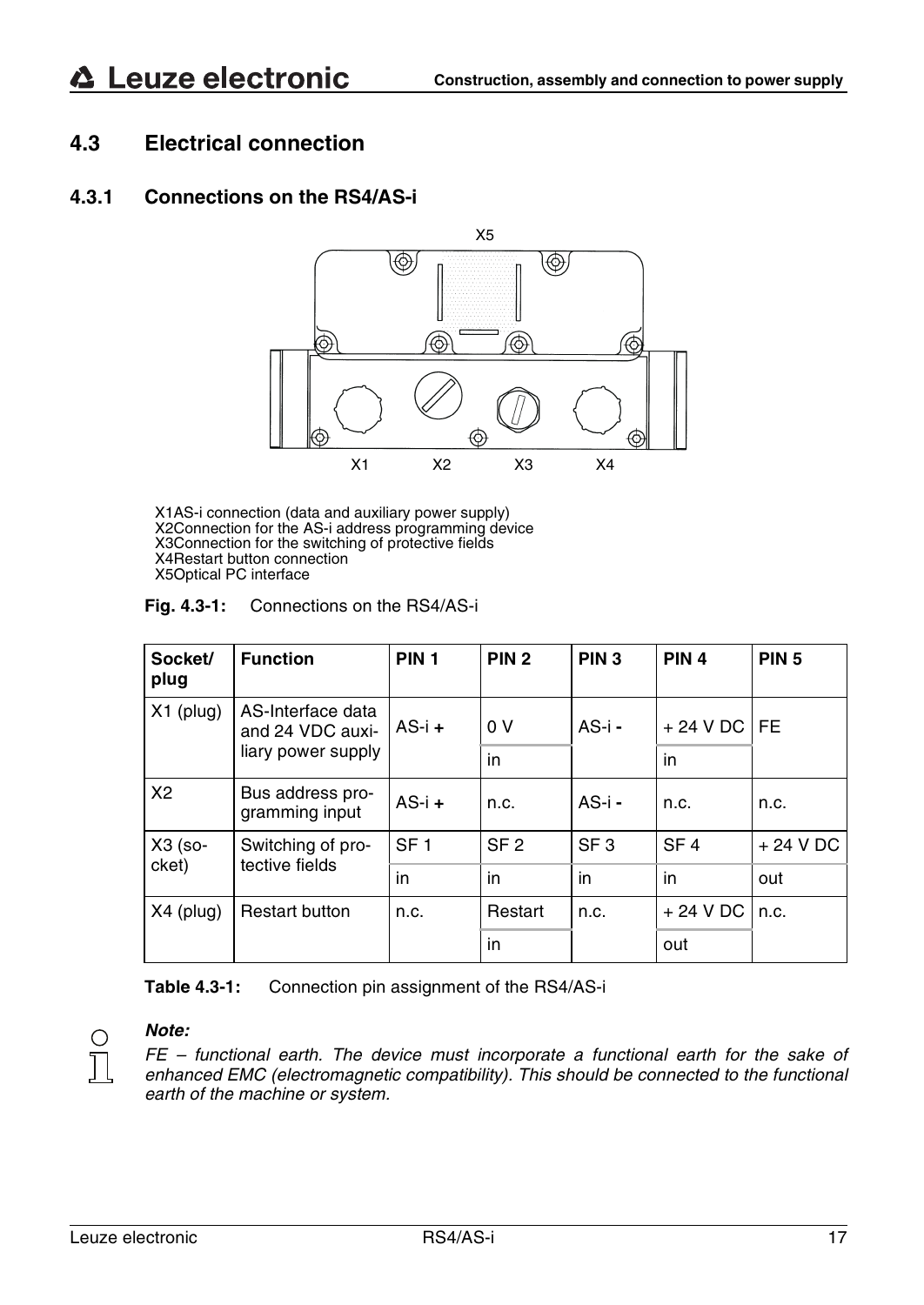### Ω

*The M12 cable that connects the RS4/AS-i X1 connection to the AS-i flat cable by way of the AS-i AC-PDA1/A flat cable adapter (see chapter 8, Scope of standard delivery and Notes on ordering), should be as short as possible (no more than 2 m). The functional earth can be connected by way of PIN 5 of the X1 connection (of the RS4/AS-i) to the AS-i AC-PDA1/A flat cable adapter; there in turn the system can be provided with an earthing wire by way of two earthing springs on the modular screw plugs.*

### <span id="page-17-0"></span>**4.3.2 Guidelines for installation**



### *Achtung!*

*Note:*

*The general safety instructions given in chapter [3](#page-9-0) should be observed. The electrical installation is to be carried out only by qualified and properly instructed professionals.* 

### <span id="page-17-1"></span>**4.3.3 Power supply to the RS4/AS-i**



### *Achtung!*

*The power supply unit that provides power for the RS4/AS-i must be reliably independent of the mains as defined by IEC 60742, and must be able to bridge over short-term power cuts of up to 20 ms.*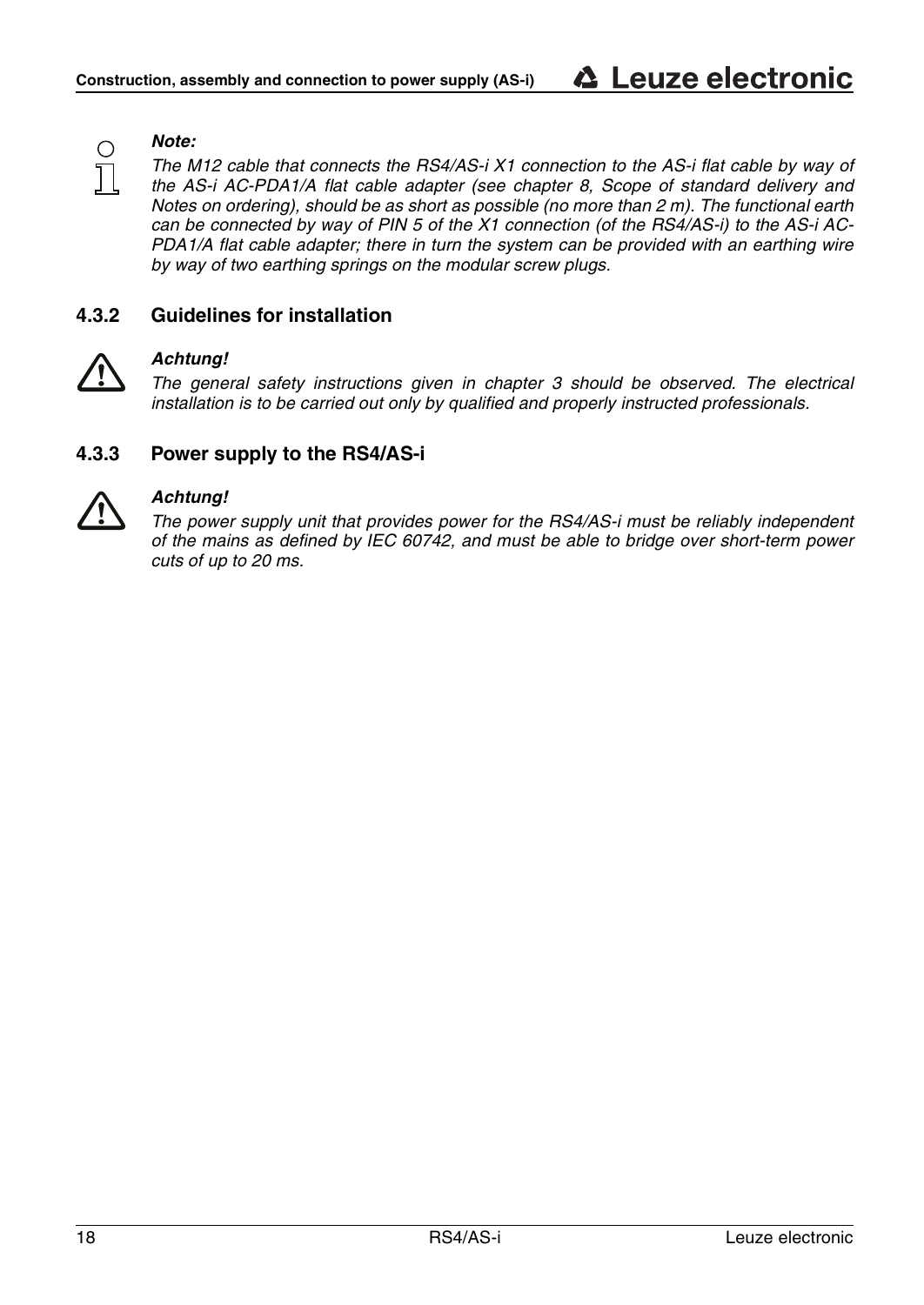### <span id="page-18-0"></span>**5 Putting the system into operation**

### <span id="page-18-1"></span>**5.1 Integration with the AS-Interface / functional controls**

### *Note:*

 $\frac{1}{2}$ 

*See also, in this connection, chapter 7 of the Connecting and Operating Instructions for the AS-i safety monitor ("Functionality and putting the system into operation") and chapter 10 of the Connecting and Operating Instructions for the ROTOSCAN RS4-4 laser scanner ("Putting the system into operation").* 

The procedure for assembling and putting the system into operation is described below:

| 1              | <b>Address the AS-i slave</b><br>Addressing is carried out by way of the M12 connector socket for connection of the AS-i<br>bus and 24 V power supply (X1), or alternatively by way of the AS-i addressing socket<br>(X4), using standard AS-i addressing devices. Each address may be used only once in<br>an AS-i network. Possible bus addresses range from 1 to 31.                                                                                                                                                                                                                                                                                                                                                                                                                                                                                                                                                                                     |
|----------------|-------------------------------------------------------------------------------------------------------------------------------------------------------------------------------------------------------------------------------------------------------------------------------------------------------------------------------------------------------------------------------------------------------------------------------------------------------------------------------------------------------------------------------------------------------------------------------------------------------------------------------------------------------------------------------------------------------------------------------------------------------------------------------------------------------------------------------------------------------------------------------------------------------------------------------------------------------------|
| $\overline{2}$ | Install the safety AS-i slave on the AS-Interface system<br>This connection is effected by way of an AS-i adapter for the connection of the AS-In-<br>terface data cable (yellow) and auxiliary power supply of 24 V DC (black), as well as<br>with a 5-pole M12 connecting cable from the AS-i adapter to the M12 connector socket<br>X1 of the RS4/AS-i.                                                                                                                                                                                                                                                                                                                                                                                                                                                                                                                                                                                                  |
| 3              | Check the 24 V power supply to the sensor<br>The red LED on the RS4/AS-i will light up.                                                                                                                                                                                                                                                                                                                                                                                                                                                                                                                                                                                                                                                                                                                                                                                                                                                                     |
| 4              | Check that the protective field of the RS4/AS-i is clear<br>The green LED will light up in about 20 seconds if the protective field is clear. The RS4/<br>AS-i is then in operational readiness, and the code table can be programmed into the<br>AS-i safety monitor.<br>1 For the RS4/AS-i to function properly, the M12 socket X3 that is responsible for the<br>switching of the protective fields must first have been connected, that is to say, a<br>protective field must have been activated. For this purpose you can use the protec-<br>tive field jumper plug for connection of protective field 1 (AC-M12-15M) (see chapter<br>8, "Scope of standard delivery and advice on ordering, RS4/AS-i accessories").<br>$\oplus$ For system integration purposes – that is to say, when the AS-i safety monitor is be-<br>ing programmed with the code table of the safety AS-i slave – the protective field of<br>the RS4/AS-i must not be violated. |
| 5              | The commissioning and configuration of the safety AS-i slave will now be effec-<br>ted with the help of the configuration and diagnosis software of the AS-i safety<br>monitor.                                                                                                                                                                                                                                                                                                                                                                                                                                                                                                                                                                                                                                                                                                                                                                             |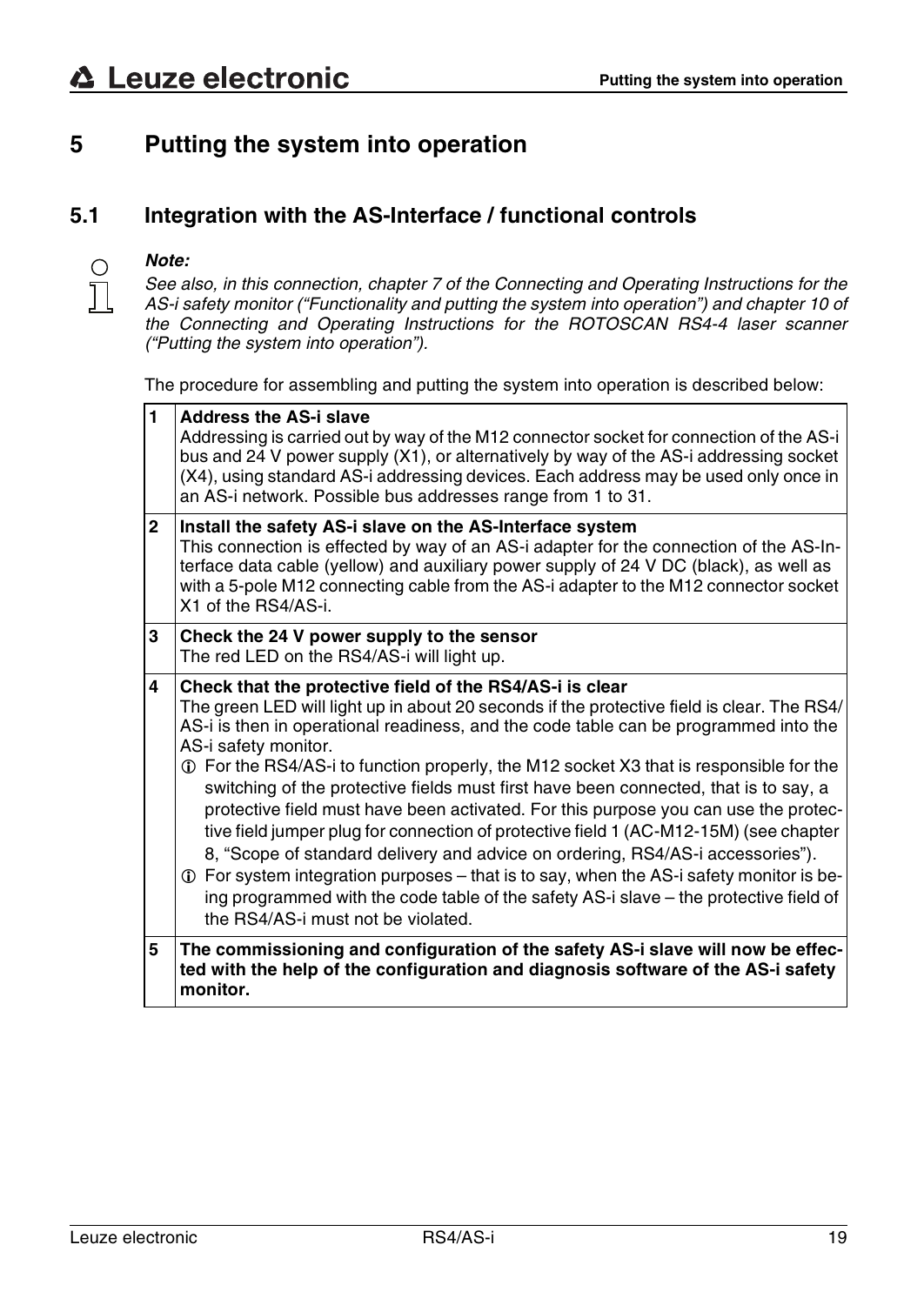### <span id="page-19-0"></span>**5.2 Advice on malfunctioning and rectification of errors**



### *Note:*

*See, in this connection, chapter 16 of the RS4's Connecting and Operating Instructions ("Error codes and their causes"), as well as chapter 9 of the Connecting and Operating Instructions for the AS-i safety monitor ("Status messages, malfunctions and rectification of errors").* 

### <span id="page-19-1"></span>**5.3 Extended possibilities of diagnosis by means of AS-Interface**

By bringing up the parameters by means of AS-Interface you can obtain information about the current status of the RS4 alarm output, and also about the currently active protective field (see the RS4-4 Connecting and Operating Instructions, chapter 7.3).



### *Achtung!*

This information is only available for purposes of diagnosis, as querying the parameters involves a non-secure transfer of AS-i data by means of the bus. Moreover, the protective field display will only be valid for a protective field that has been set correctly.

The 4th parameter port (P3) makes it possible to start or restart the RS4/AS-i remotely. The conditions for a RESTART are in line with the directions given in the RS4 Connecting and Operating Instructions, chapter 7.1.

| <b>Parameter bit</b> | <b>Function</b>           | <b>Description</b> |
|----------------------|---------------------------|--------------------|
| P <sub>0</sub>       | Alarm                     | Process diagnosis  |
| P1                   | Protective field display* | Process diagnosis  |
| P2                   | Protective field display* | Process diagnosis  |
| PЗ                   | Restart                   | Process control    |

**Table 5.3-1:** Assignment of parameter bits (RS4/AS-i)

| P2 | P1 | <b>Protective field</b>           |
|----|----|-----------------------------------|
|    |    | Protective field pair 1 activated |
|    |    | Protective field pair 2 activated |
|    |    | Protective field pair 3 activated |
|    |    | Protective field pair 4 activated |

**Table 5.3-2:** \*Assignment of parameter bits (protective field display)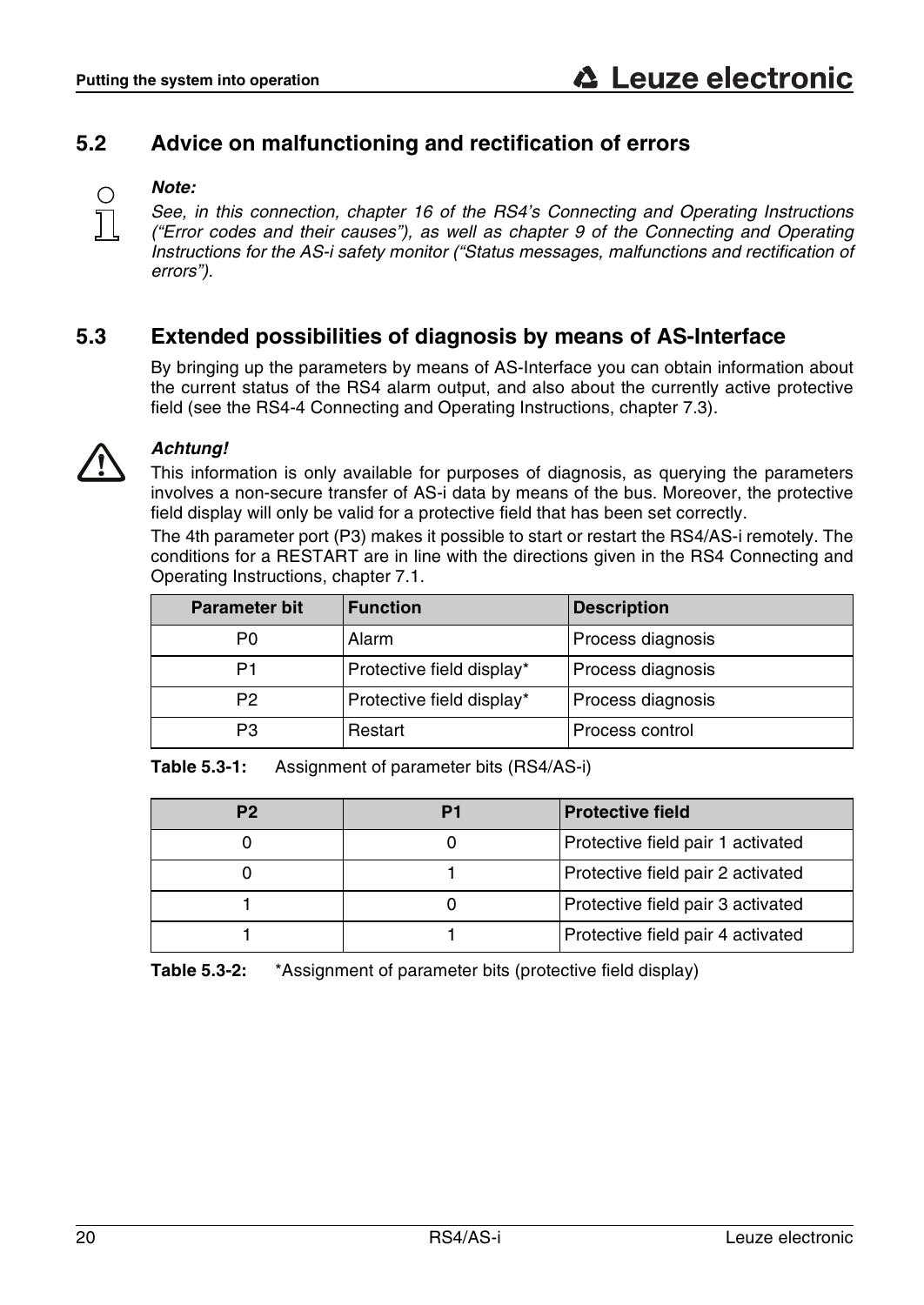### <span id="page-20-0"></span>**6 Maintenance and testing**

### <span id="page-20-1"></span>**6.1 Replacement of a safety-related AS-i slave**

If a safety-related AS-i slave becomes defective, it can be replaced even without a PC, and the AS-i safety monitor subsequently reconfigured, with the help of the SERVICE button on the AS-i safety monitor.



### *Note:*

*See also, in this connection, chapter 9.4 of the Connecting and Operating Instructions of the AS-i safety monitor ("Replacement of a defective safety-related AS-Interface slave").* 

Here is the procedure for replacing the defective component:

| 1 | Disconnect the defective AS-i slave from the AS-i cable<br>The AS-i safety monitor will bring the system to a halt.                                                                                                                                                                                                                                                                                                                                                                            |
|---|------------------------------------------------------------------------------------------------------------------------------------------------------------------------------------------------------------------------------------------------------------------------------------------------------------------------------------------------------------------------------------------------------------------------------------------------------------------------------------------------|
| 2 | Press the SERVICE button on the AS-i safety monitor                                                                                                                                                                                                                                                                                                                                                                                                                                            |
| 3 | Install the new AS-i slave<br>1) AS-i slaves supplied by Leuze electronic are set to the bus address 0 when leaving<br>the factory. When a slave is replaced, the AS-i master will program the replacement<br>component automatically to the previous address of the defective component. Re-<br>addressing of the replacement component to give the bus address of the defective<br>component is therefore not necessary.                                                                     |
| 4 | Check the 24 V power supply to the sensor<br>The red LED on the RS4/AS-i will light up.                                                                                                                                                                                                                                                                                                                                                                                                        |
| 5 | Check that the protective field of the RS4/AS-i is clear<br>The green LED will light up in about 20 seconds if the protective field is clear. The RS4/<br>AS-i is then in operational readiness, and the code table can be programmed into the<br>AS-i safety monitor.<br>1 For system integration purposes – that is to say, when the AS-i safety monitor is<br>being programmed with the code table of the safety AS-i slave – the protective field<br>of the RS4/AS-i must not be violated. |
| 6 | Press the SERVICE button on the AS-i safety monitor                                                                                                                                                                                                                                                                                                                                                                                                                                            |
| 7 | Press the AS-Interface start button to restart the AS-Interface system<br>10 The system's restarting mode will depend on whether the AS-i configuration in-<br>cludes a manual restart interlock or there is an automatic restart programmed into<br>the AS-i safety monitor (see, in this connection, the User Manual for the configura-<br>tion and diagnosis software of the AS-i safety monitor).                                                                                          |

When the SERVICE button is pressed for the first time, the system determines whether just one AS-i slave is missing. This will be noted in the error register of the AS-i safety monitor. The AS-i safety monitor then switches into configuration mode. When the SERVICE button is pressed for the second time, the code sequence of the new AS-i slave will be programmed into the system and checked for correctness. If this is found to be in order, the AS-i safety monitor will switch back into protective mode.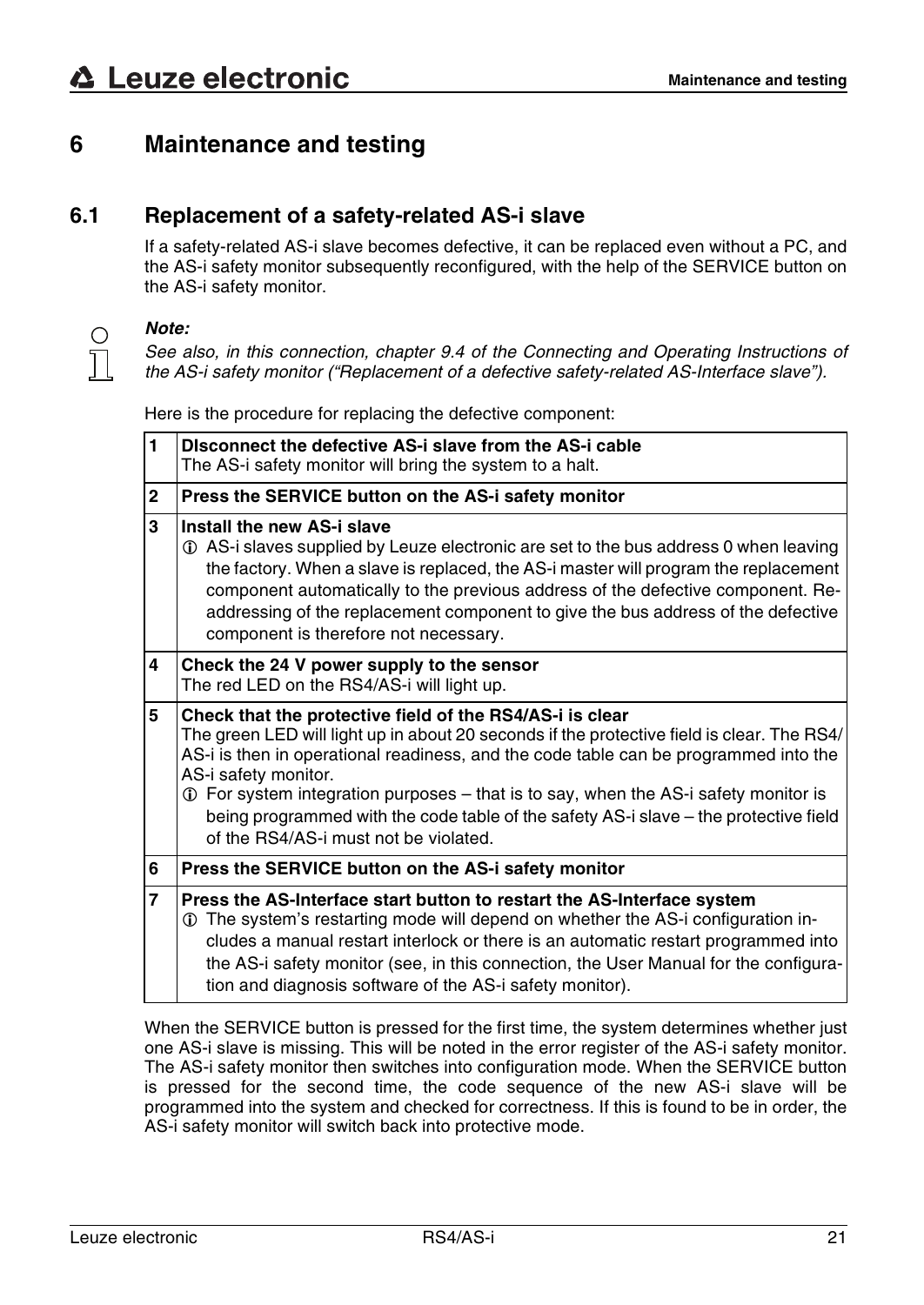

### *Achtung!*

*After a defective safety-related AS-i slave has been replaced, it is essential to check that the new AS-i slave is functioning correctly.* 

### <span id="page-21-0"></span>**6.2 Check the reliability of the safety switchoff mechanism**

Checks should be carried out once a year by the officer responsible for safety to ensure that the safety AS-i system is functioning correctly, that is to say, that the AS-i safety monitor will effect a safety switchoff when triggered by a safety-related sensor that has been assigned to it (e.g. RS4/AS-i).



### *Achtung!*

*For this purpose the safety AS-i slave should be activated once a year, and its switching properties should be checked by observing the safety output data of the AS-i safety monitor.*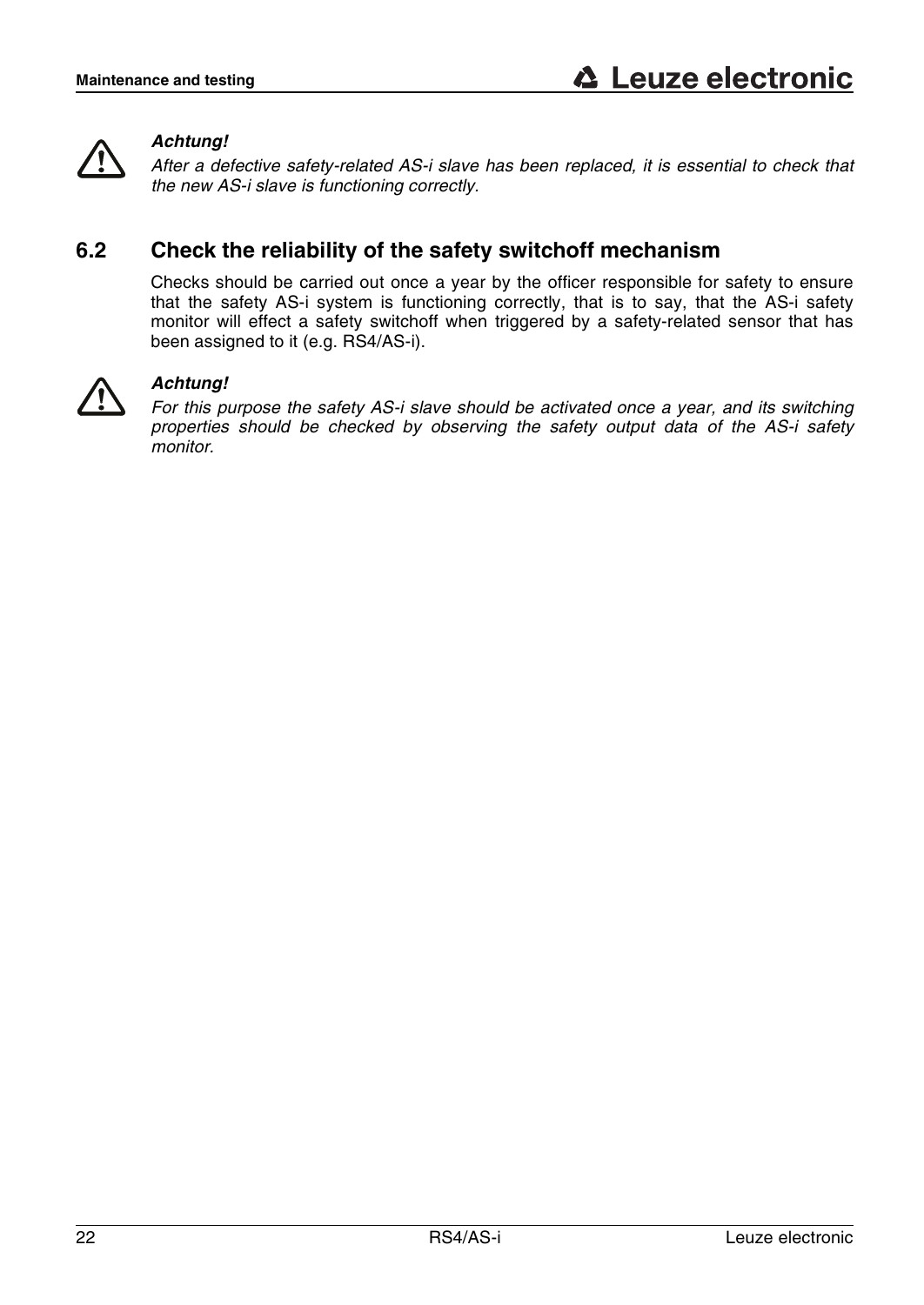### <span id="page-22-0"></span>**7 Technical specifications and dimensional drawings**

| Safety category                              | Type 3 in accordance to DIN EN/IEC 61496-<br>1 and (pr) EN/IEC 61496-3                                                                                                                                          |
|----------------------------------------------|-----------------------------------------------------------------------------------------------------------------------------------------------------------------------------------------------------------------|
| Us power supply                              | 24 V DC +/- 20%<br>1 The power supply unit of the external<br>power supply must be reliably independ-<br>ent of the mains, in keeping with IEC<br>60742, and must be able to bridge over<br>power cuts of 20 ms |
| Residual ripple of power supply              | +/- 5 % within the limits of Us                                                                                                                                                                                 |
| Power consumption for the supply circuit     | 400 mA                                                                                                                                                                                                          |
| Overload protection                          | Medium time lag 2 A fuse                                                                                                                                                                                        |
| Signal definition of the inputs              | High / logical 1:16  30V<br>Low / logical $0: < 3$ V                                                                                                                                                            |
| Type of protection                           | IP 65                                                                                                                                                                                                           |
| Ambient operating temperature                | $0^\circ$ C+50 $^\circ$ C                                                                                                                                                                                       |
| Ambient storage temperature                  | $-20^{\circ}$ C $+60^{\circ}$ C                                                                                                                                                                                 |
| <b>Isolation class</b>                       | Protection class 2                                                                                                                                                                                              |
| Relative humidity                            | 1595%, without condensation (DIN 40040<br>Table 10, identifying letter E)                                                                                                                                       |
| Weight                                       | ca. 2.25 kg                                                                                                                                                                                                     |
| <b>Dimensions</b>                            | 167 mm x 141 mm x 168 mm                                                                                                                                                                                        |
| AS-i specific data:                          |                                                                                                                                                                                                                 |
| AS-i voltage                                 | 26.531.6V as defined by AS-i specifications                                                                                                                                                                     |
| Power consumption for the AS-i circuit       | 50 mA                                                                                                                                                                                                           |
| AS-i profile                                 | Safety slave                                                                                                                                                                                                    |
| ID-code                                      | B                                                                                                                                                                                                               |
| $I/O$ code                                   | 0 (four data bits as outputs)                                                                                                                                                                                   |
| Slave address                                | Programmable AS-i address: 131 (factory-<br>default: 0)                                                                                                                                                         |
| Cycle time as defined by AS-i specifications | 5 <sub>ms</sub>                                                                                                                                                                                                 |
| Sensor response time                         | 2-fold evaluation 85 ms (corresponding to 2<br>scans), may be set for up to 16 scans (645<br>ms)                                                                                                                |
| AS-i system response time                    | Sensor response time + max. 40 ms                                                                                                                                                                               |



### *Achtung!*

*Further technical data see Connecting and Operating Instructions ROTOSCAN Laserscanner RS4.*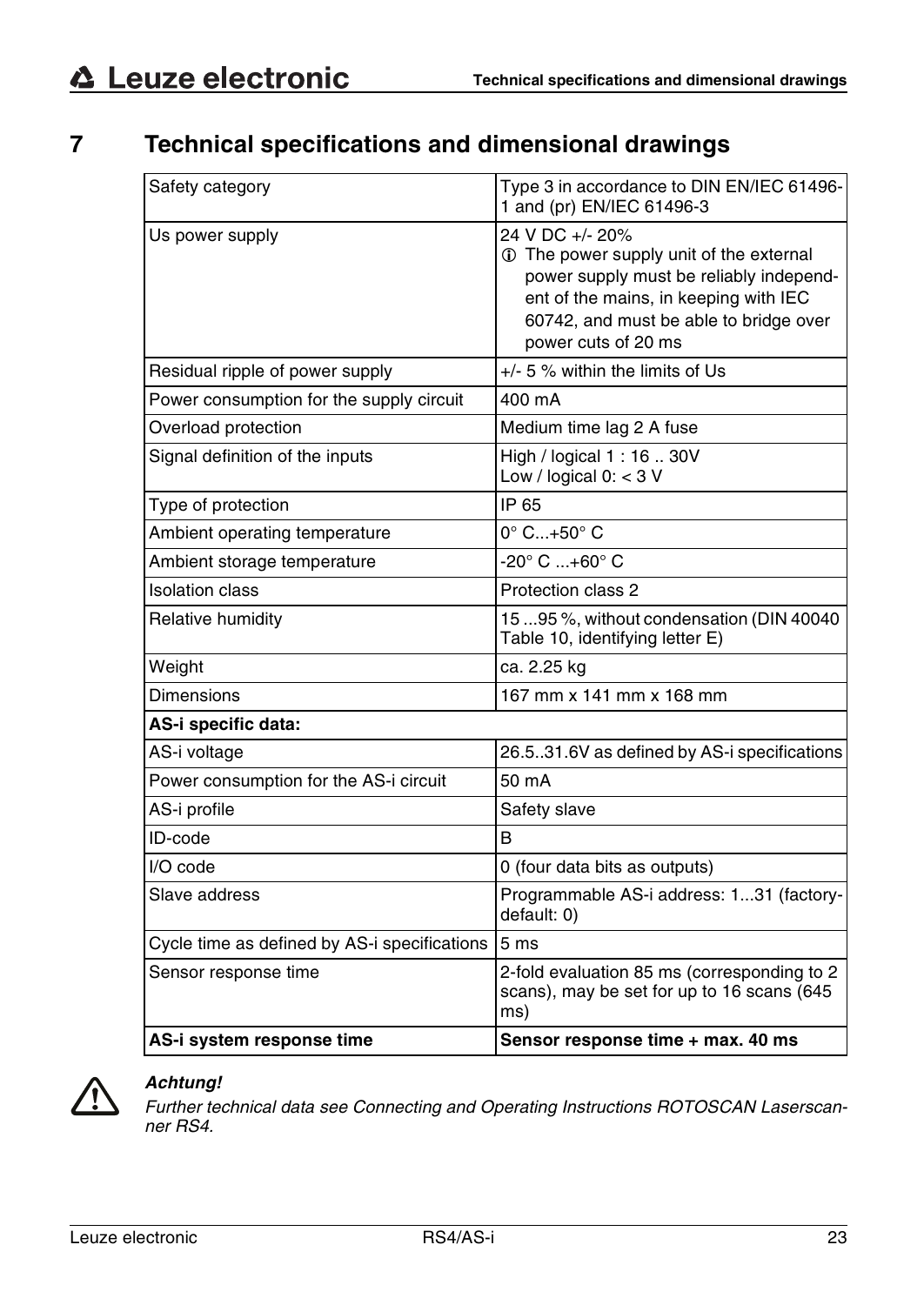

**Fig. 7.0-1:** Dimensional drawing of RS4/AS-i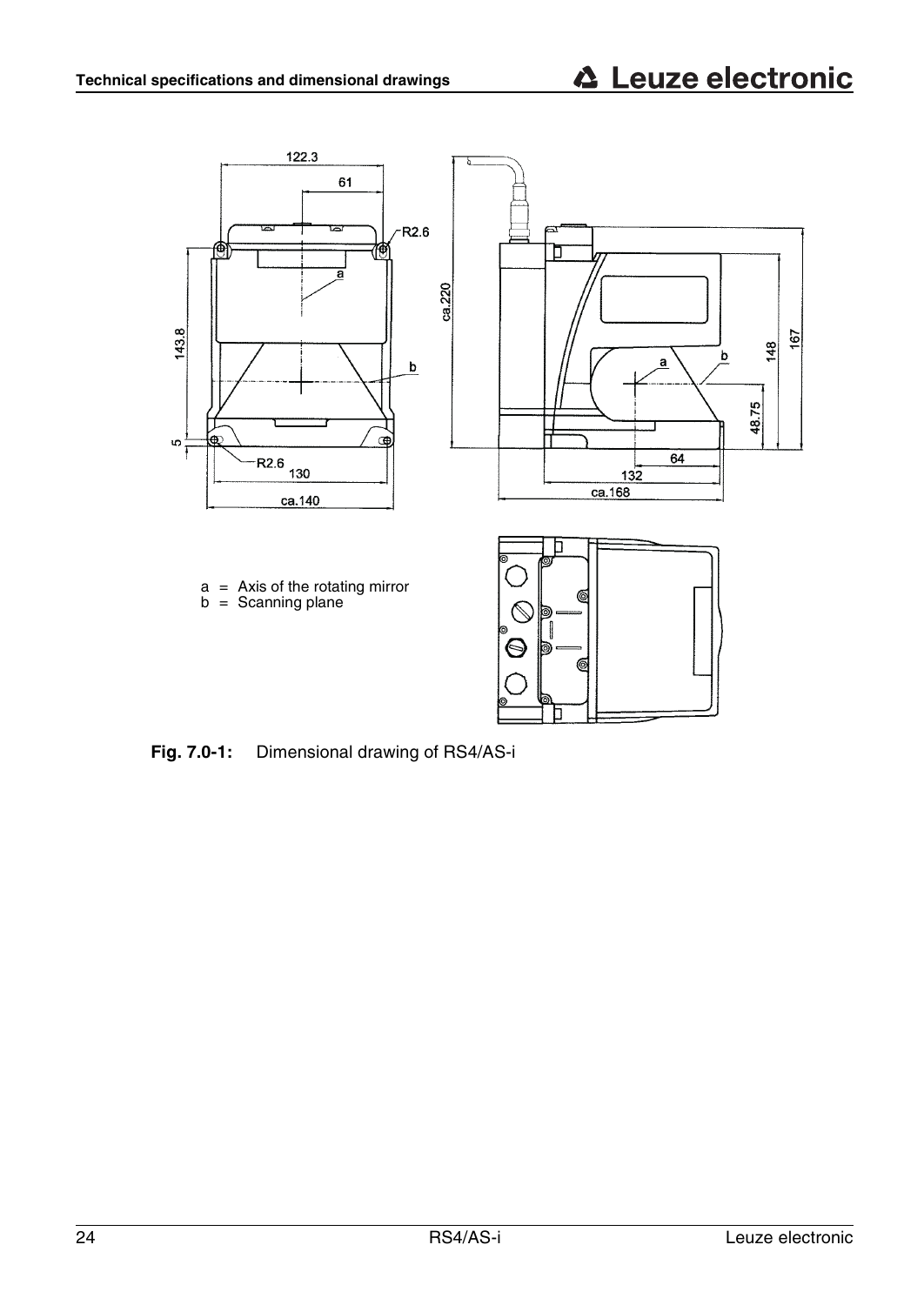### <span id="page-24-0"></span>**8 Standard delivery and order detalis**

### <span id="page-24-1"></span>**8.1 Standard delivery**

The following form is part of the standard delivery:

- Laser scanner ROTOSCAN RS4/AS-i
- Data sheet RS4/AS-i

### <span id="page-24-2"></span>**8.2 Start-up Set**

RS4 start-up set is required. This can be used either with the AS-i or with the PROFIsafe version. It consists of the following components:

- optical PC adapter cable
- CD ROM containing the RS4soft software
- CD-ROM with additional components for linking to PROFIBUS
- Connecting and Operating Instruction ROTOSCAN RS4
- RS4soft User Manual
- this Connecting and Operating Instruction with additional information to RS4/AS-i
- the Connecting and Operating Instruction with additional information to RS4/PROFIsafe

### <span id="page-24-3"></span>**8.3 Order details RS4/AS-i and accesoires RS4/AS-i**

| Artikelbezeichnung | <b>Description</b>                                                              | Order No. |  |  |
|--------------------|---------------------------------------------------------------------------------|-----------|--|--|
| <b>RS4-4/A1</b>    | RS4/AS-i, Laser scanner with AS-i                                               | 580014    |  |  |
| Zubehör RS4/AS-i   |                                                                                 |           |  |  |
| RS4-SWC            | RS4 start-up set                                                                | 970078    |  |  |
| AC-PDA1/A          | AS-i adapter for bus connection and power sup-<br>py                            | 580004    |  |  |
| CB-M12-2000-14/23  | RS4/AS-i PROFIsafe testing power supply cable                                   | 548363    |  |  |
| AC-M12-15M         | M <sub>12</sub> -bridging plug (for switching on protective<br>field $1)$       | 580005    |  |  |
| CB-PCO-3000        | Optional PC adapter for communication bet-<br>ween RS4/AS-i or PROFIsafe and PC | 520072    |  |  |
| CB-M12-1000-5G/MF  | M <sub>12</sub> -connecting cable<br>$1 m, 5-pole$                              | 548361    |  |  |
| CB-M12-2000-5G/MF  | M <sub>12</sub> -connecting cable<br>2 m, 5-pole                                | 548362    |  |  |
| RS4-MS             | Mounting system for setting up and adjusting the<br>RS4/AS-i                    | 50033346  |  |  |
| RS4-Adap-P         | Adapter plate for already existing mounting sys-<br>tem                         | 50035814  |  |  |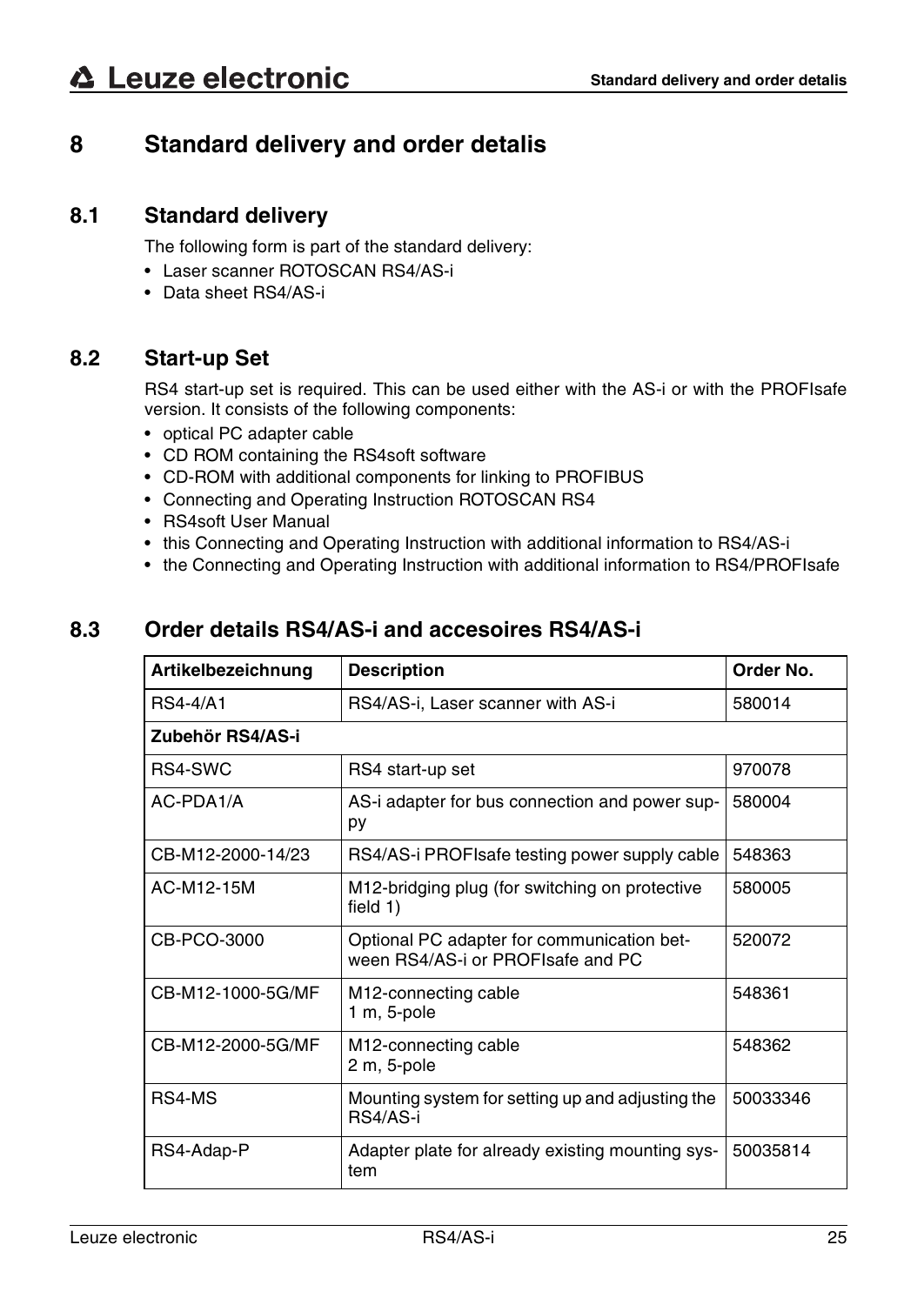| Artikelbezeichnung        | <b>Description</b>                                                                         | Order No. |
|---------------------------|--------------------------------------------------------------------------------------------|-----------|
| RS4-Clen-Set1             | 150 ml Cleaning fluid for synthetic materials, 25<br>cleaning cloths, soft and lint-free   | 430400    |
| RS4-Clean Set2            | 1000 ml Cleaning fluid for synthetic materials,<br>100 cleaning cloths, soft and lint-free | 430410    |
| Test piece TB-70-500      | Cylinder, 500 mm in length, 70 mm in diameter,<br>reflectance factor approx. 1.8%          | 50036433  |
| Test piece<br>TB-200-1000 | Cylinder, 1000 mm in length, 200 mm in<br>diameter, reflectance factor approx. 1.8%        | 50036434  |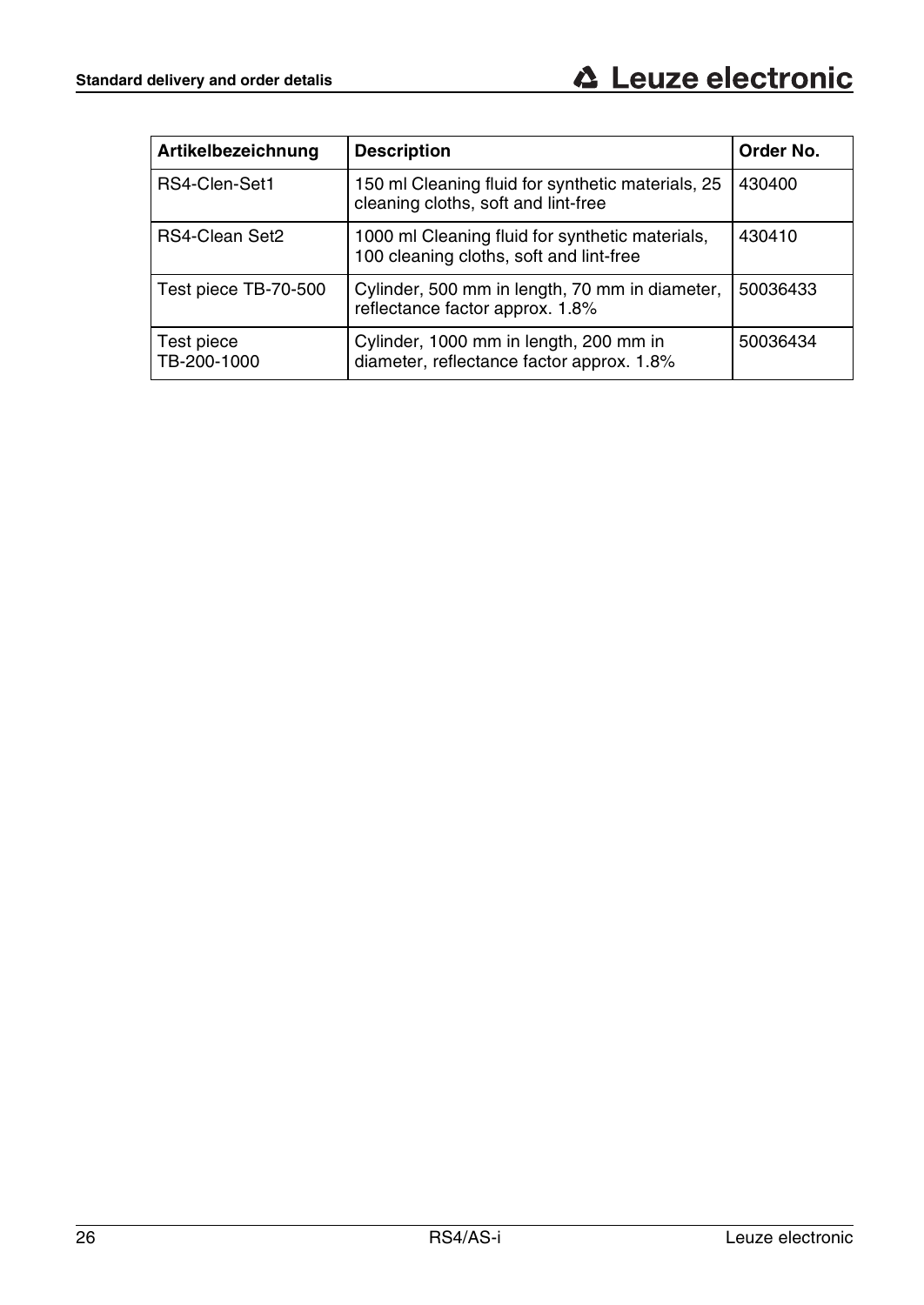### <span id="page-26-0"></span>**8.4 Order details accessories AS-i Safety and AS-i Safety Monitor**

| Artikelbezeichnung             | <b>Description</b>                                                                                                                                                  | Order No. |  |
|--------------------------------|---------------------------------------------------------------------------------------------------------------------------------------------------------------------|-----------|--|
| <b>Accessories AS-i Safety</b> |                                                                                                                                                                     |           |  |
| APG-02                         | AS-i programming device for entry of addresses<br>of A/B/standard AS-i slaves                                                                                       | 580003    |  |
| ASKM1-PK                       | Programming cable for AS-i programming de-<br>vice APG-02 (A/B/standard AS-i slaves)                                                                                | 580002    |  |
| AM06                           | M12-AS-i Bus cable adapter<br>(for yellow AS-i cable)                                                                                                               | 50024346  |  |
| AKB <sub>01</sub>              | AS-i cable (1 unit per metre)                                                                                                                                       | 50024750  |  |
| KB-095-1000-3AW                | Connection cable 1 m axial/angled M12 (plug/<br>socket)                                                                                                             | 50024748  |  |
| KB-095-2000-3AW                | Connection cable 2 m axial/angled M12 (plug/<br>socket)                                                                                                             | 50024749  |  |
| <b>AS-i Safety Monitor</b>     |                                                                                                                                                                     |           |  |
| <b>ASM1/1</b>                  | AS-i Safety monitor, 1 relay output<br>(dual channel)                                                                                                               | 580020    |  |
| <b>ASM1/2</b>                  | AS-i Safety monitor, 2 relay output<br>(dual channel)                                                                                                               | 580021    |  |
| ASM1E/1                        | AS-i Safety monitor, aditional funtionality, 1 relay<br>output (dual channel)                                                                                       | 580024    |  |
| ASM1E/2                        | AS-i Safety monitor, aditional funtionality, 2 relay<br>output (dual channel)                                                                                       | 580025    |  |
| ASM1-SWC                       | ASM1 installation set with software, Connecting<br>and Operating Manual, asimon software users'<br>manual, programming cable and device replace-<br>ment data cable | 580032    |  |
| ASM1-PK                        | ASM1-PC-programming cable                                                                                                                                           | 580030    |  |
| ASM1-DK                        | ASM1-device replacement data cable                                                                                                                                  | 580031    |  |
| ASM1-TM                        | Manual: Connecting and Operating Instructions<br>ASM <sub>1</sub>                                                                                                   | 607020    |  |
| ASM1-SM                        | Manual: asimon - Configuration and Diagnostics<br>Software ASM1                                                                                                     | 607030    |  |